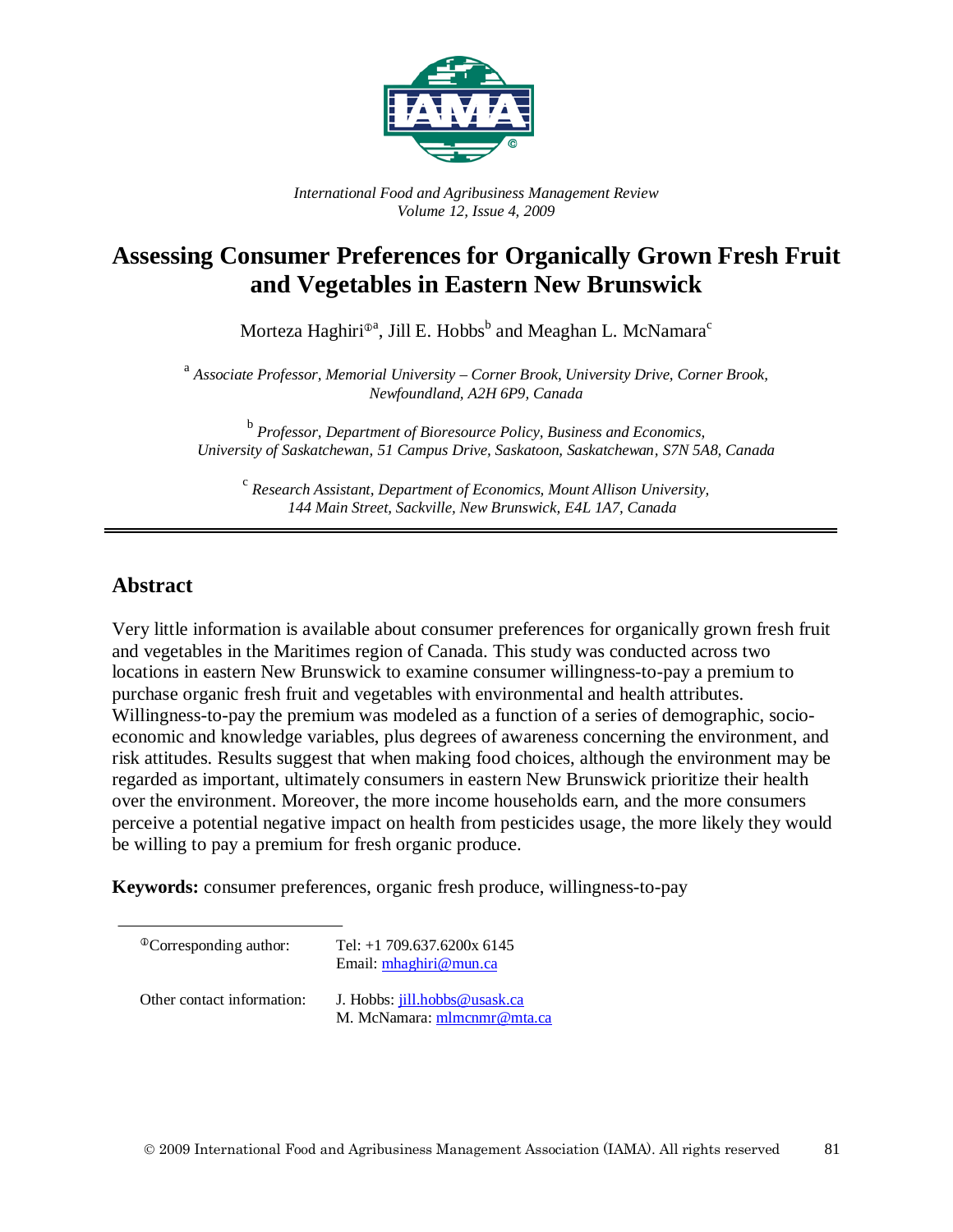## **Introduction**

Public perceptions regarding the environmental and health attributes of consuming fresh fruit and vegetables produced without the use of synthetic pesticides has fueled a growing demand for these types of products since the 1990s. Integrated-pest management (IPM) and organic production systems are examples of non-conventional agricultural methods that are perceived as environmentally friendly.

The market for organic produce has become one of the fastest growing agricultural markets in North America. It is estimated that in 2003 U.S. consumers spent almost US\$12 billion on organic foods, with annual growth rates for the organic industry reportedly in the 20 per cent range (Batte et al 2004). In 2005, more than four million acres of U.S. farmland were organic, of which 42.5 per cent (1.7 million acres) were cropland and the rest was rangeland and pasture. In the same year, more than 220,000 acres of arable land in California were under certified organic fruit and vegetables production, making California the lead region in producing organic products in the U.S., followed by North Dakota, Montana, Minnesota, Wisconsin, Texas, and Idaho (USDA 2009). Similar trends have been observed in Canada. Macey (2004) reported that Canada was the sixth largest market for organic food and beverages in 2003, with retail sales estimated to be between 1.01 and 1.3 billion Canadian dollars. According to Holmes and Macey (2009) the total volume of organic sales in Canada was estimated to be near two billion Canadian dollars in 2008, having doubled in two years. In 2007, there were a total of 3,782 certified organic farms in Canada, of which 46 certified producers were in New Brunswick, compared to in 1992 where there was less than 15 (Holmes and Macey 2009). Fieldcrops, vegetables, livestock and maple syrup are the main organic products in Canada. According to the 2007 annual report of the Canadian Organic Growers (COG), the total arable land under organic produce was 556,273 hectares, with over 352,000 hectares in additional (wild) lands that will be transformed for farming (COG 2009).

The oldest non-governmental organization in Canada, which has been promoting the production and consumption of organic produce since its inauguration, is the Canadian Organic Growers (COG) Association. The COG is a membership-based education and networking institution that represents various stakeholders from farmers and gardeners to consumers. On July 1 2009, the official Canadian National Organic standard came into effect, prior to this date a system of voluntary organic standards had been in place since 1999, with different requirements across different regions, and different rules as to the use of the term 'certified organic.' The COG, along with other industry organizations, worked closely with the Federal government (Agriculture and Agri-Food Canada) to develop a national organic standard. These new organic regulations apply to all agricultural products marketed domestically and internationally for both human and livestock consumption, or those products which bear the logo "Organic Canada." For the time being, the Organic Products Regulations do not cover pet food, fertilizers, fibers, personal care products, and aquacultural products. It is worth noting that stakeholders within the Canadian aquaculture industry, the Federal government Department of Fisheries and Oceans and Agriculture and Agri-Food Canada have begun a collaborative initiative to establish a set of national organic standards for aquaculture products in Canada (COG 2009).

The distribution system for organically grown fresh fruit and vegetables has evolved as the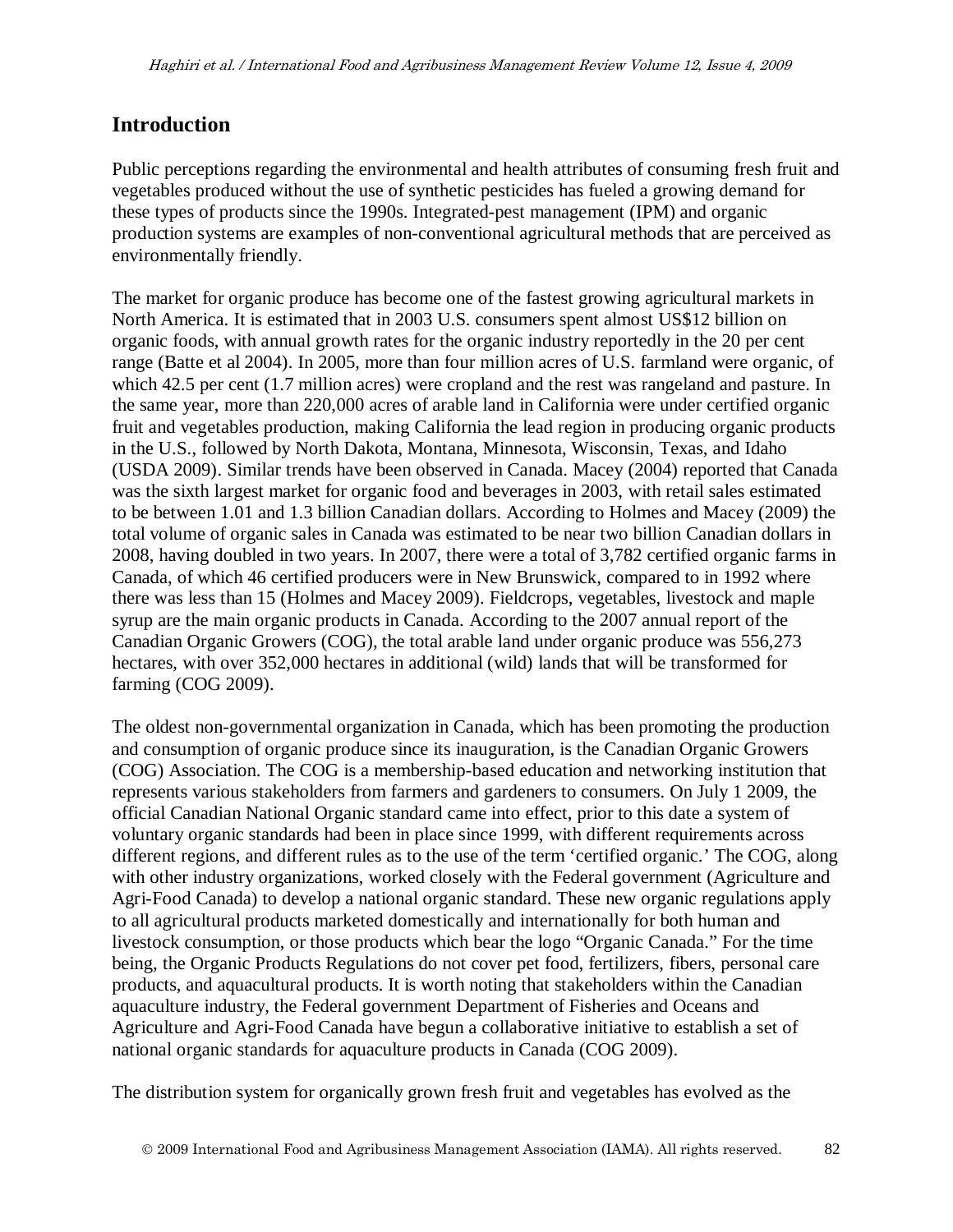industry has matured, moving away from a reliance on farm-gate sales to sales through major supermarket chains. Often these stores feature a designated organic produce section where organic fruit and vegetables are sold at a premium relative to their conventional counterparts. Of relevance to the organic sector, and to the sustainability of the recent rates of growth experienced by the sector, is the extent to which consumers are willing to pay a premium for organic produce. Very little information is available on the consumer market for organic products in the Maritimes region of Canada<sup>[1](#page-2-0)</sup>.

The main objective of this paper is to identify and examine factors that affect consumers' willingness-to-pay (WTP) a premium to purchase organically grown fresh fruit and vegetables in eastern New Brunswick. In particular, the paper recognizes that there are often multiple reasons for purchasing organics, with two primary motivations being the perceived environmentally friendly nature of organic food production, together with the perceived healthiness of organic food. Thus, consumers may be motivated primarily by wider social goals (public benefits) related to environmental preservation or they may be motivated by direct private benefits related to perceived health benefits from consuming organic foods, or a combination of the two. A secondary objective of this paper is therefore to explore the relative importance of environmental versus health motivations in explaining WTP for organic food among consumers in the eastern New Brunswick region. The analysis is particularly relevant for the organic food industry in the region as it is relatively a young industry. Information from this analysis can assist regional stakeholders in developing marketing strategies and identifying target market segments for organic produce. The analysis focuses on the fruit and vegetables sector given the relative importance of this sector to the agricultural economy in New Brunswick<sup>[2](#page-2-1)</sup> and the potential for concerns over health and environmental effects from the use of synthetic pesticides in conventional agriculture to affect this sector.

The willingness to pay for organic products is modeled as a function of independent and predetermined continuous and dummy variables including gender, age, education, employment status, income, knowledge of production practices, concerns over environmental and health issues, etc. The purpose of this study is to investigate the importance of these predictors on consumers' stated WTP for organically grown fresh fruit and vegetables in eastern New Brunswick. A binary response logit regression model is developed to quantify the impact of factors that affect individuals' WTP a price premium. By using a dichotomous logit model, we are able to segregate specific consumer characteristics and decompose the marginal effects of explanatory variables on the WTP a premium for organic produce.

The remainder of the paper is organized as follows: the next section presents a review of studies that examine consumer attitudes toward, and WTP for, organic produce. The third section briefly explains the methodology used in the empirical analysis and provides reasons for choosing the dependent and independent variables in the econometric model. The fourth section describes the data collection and presents the results of the study. The paper concludes by discussing the implications of the results and suggests some areas for further research.

<span id="page-2-0"></span><sup>&</sup>lt;sup>1</sup> The Maritimes region consists of three provinces: New Brunswick, Nova Scotia and Prince Edward Island.

<span id="page-2-1"></span><sup>&</sup>lt;sup>2</sup> In 2003, vegetables, fruit and berries, greenhouse and floriculture combined accounted for 84 per cent of the value of farm cash receipts from crop production in New Brunswick, with potatoes the major component at 52 per cent (New Brunswick Department of Agriculture, Fisheries and Aquaculture, 2003).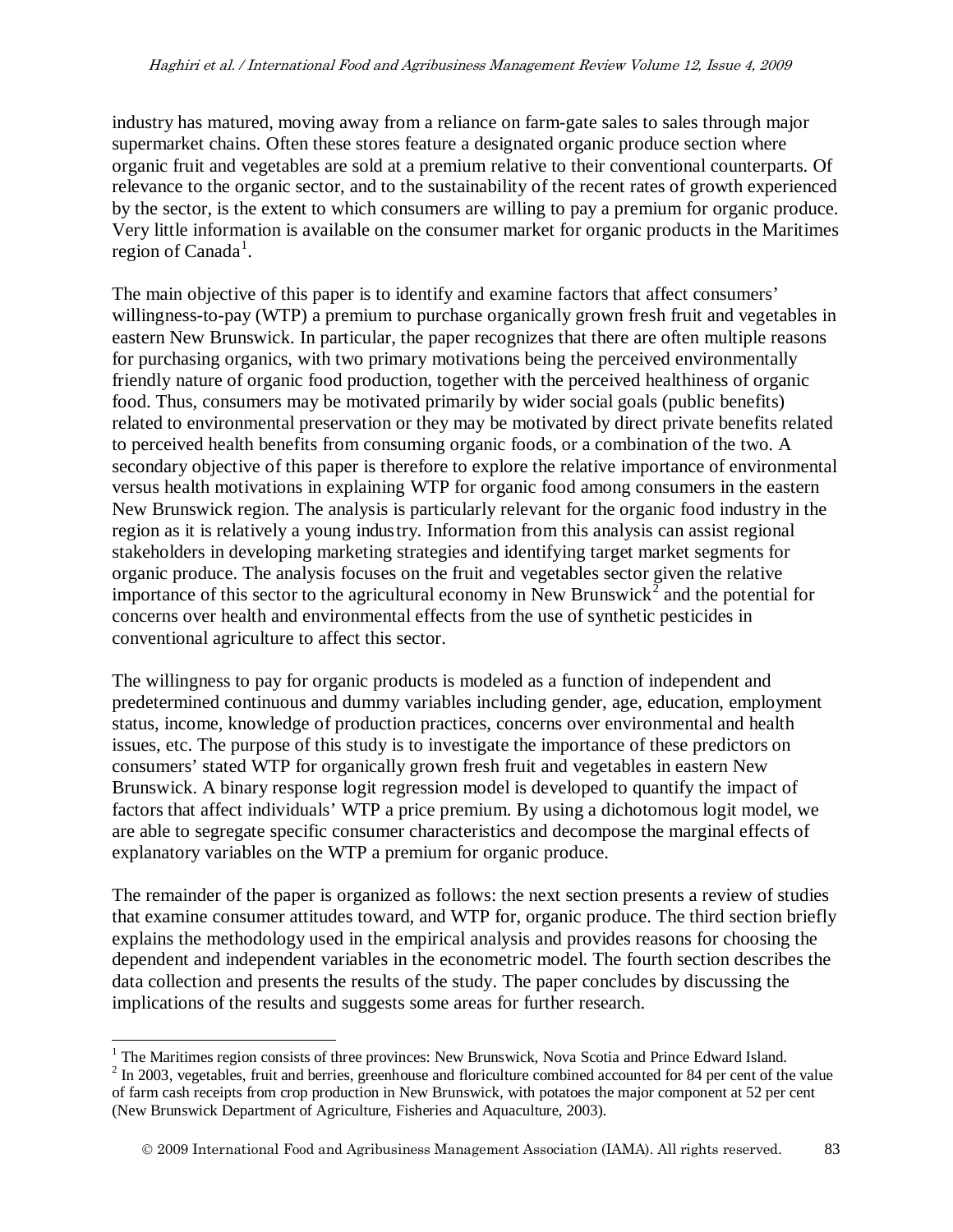## **Background**

The study of consumer attitudes toward fresh produce grown under reduced pesticide production systems comprises several factors affecting the WTP for organic produce. In general, these factors can be classified into three main groups: demographic, socio-economic, and risk attitudes toward human health and the environment. A review of existing literature provides a useful starting point for our analysis, revealing some common threads but also some apparently contradictory evidence. In general, literature shows that, in most cases, gender and income are the two most important determinants of consumers' decisions to purchase organic food products (Govindasamy and Italia 1999; Govindasamy et al 2001). In contrast, other factors, such as concerns about cosmetic surface blemishes, and the retail price of organic fresh produce, have been found to be less important (Goldman and Clancy 1991).

Numerous studies in various countries have measured consumers' WTP a premium to purchase organic products. However, for the sake of brevity we confine our review to two types of studies. First, we consider studies whose methodologies are somewhat similar to ours and were applied to studies of organic fresh produce. Furthermore, we compare the result of our research to those in which a similar response variable is specified. Where discrepancies exist in the definition of dependent variables caution should be used in comparing results across these studies.

Most researchers concur that higher income groups are more likely to be willing to pay a premium for organic products. Loureiro and Hine (2001) estimate that American consumers (in the Colorado area) were willing to pay a premium of US 3.14 cents per pound for organic potatoes. Wealthy and well educated individuals (the upper-class variable) had an average WTP of US 3.65 cents per pound, while age had a negative impact on individuals' WTP. The researchers found that WTP decreases US 0.16 cents per pound as consumers aged one year.

To compare the preferences of organic and conventional fresh produce buyers in terms of their stated willingness to pay a price premium to purchase organically grown food products, Williams and Hammitt (2000) use a data set drawn from 700 food shoppers collected from ten major retail stores in the Boston area. Similar to this study, the authors specified a logit regression model to determine whether a consumer is willing to pay a premium to purchase organic fresh produce. The results showed significant differences between the two groups of buyers (organic and conventional) from various perspectives including lifestyle characteristics, food safety attitudes and beliefs, perceived food safety risks, and valuation of health risk reductions.

Boccaletti and Nardella (2000) assess the effects of socio-demographic and risk perception variables on individuals' WTP for pesticide-free fresh fruit and vegetables in Italy. The authors used an ordered logit model to measure the net benefits to Italian consumers of purchasing organic fresh produce, and concluded that 89 per cent of respondents were generally concerned about health risks from pesticides. As a result, consumers were willing to pay higher prices for pesticide-free fresh fruit and vegetables, but 70 per cent of them would not pay a premium higher than 10 per cent of conventional prices.

Studies evaluating WTP for environmentally friendly production methods, such as Integrated Pest Management (IPM) are also of relevance given our interest in the environmental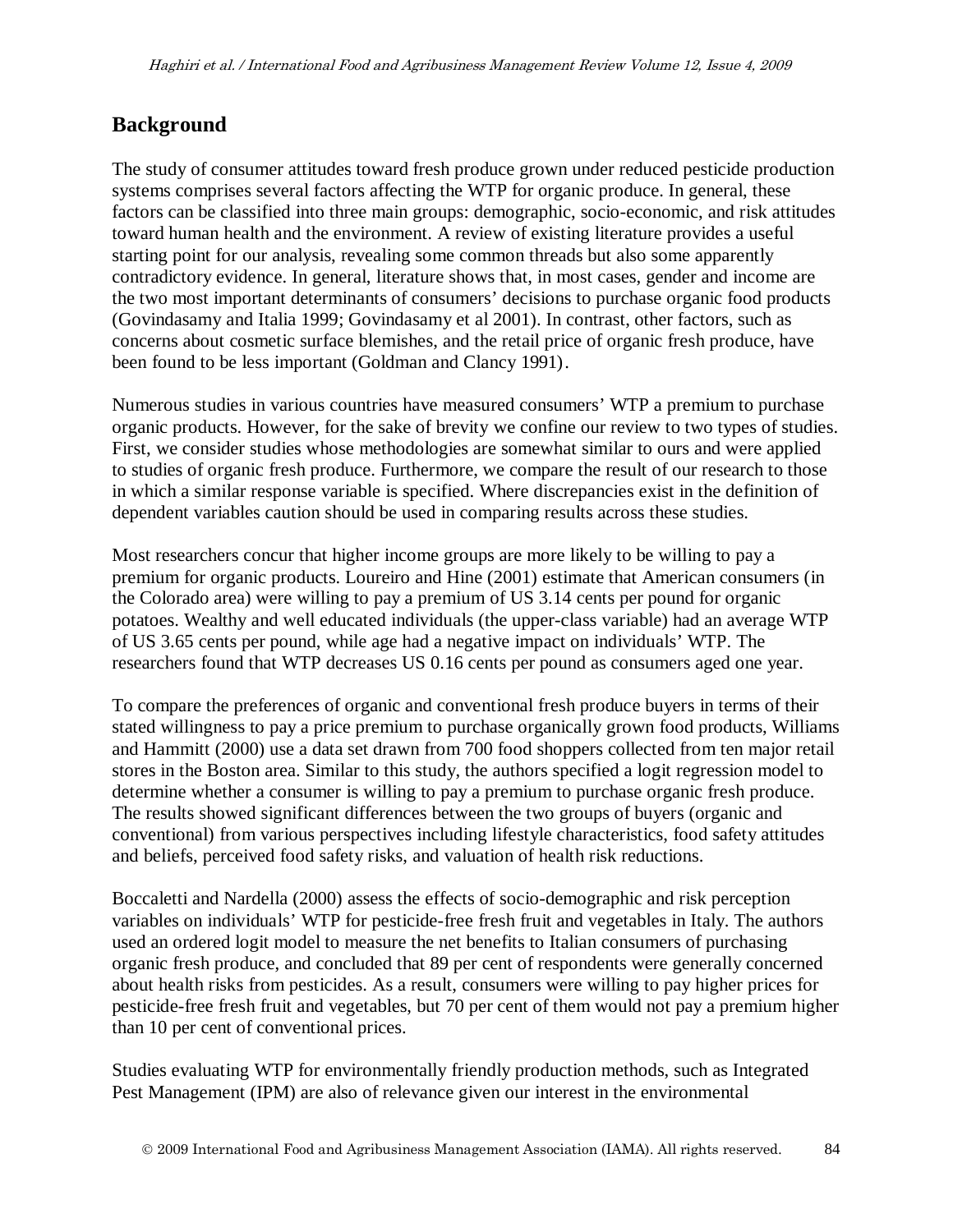motivations that consumers may have for purchasing organic produce. Govindasamy et al (2001) measure the WTP a premium for IPM produce based on various socio-demographic and socioeconomic factors using data collected from a consumer survey in New Jersey in 1997. The consumer survey was conducted and administered by Rutgers Cooperative Extension and five grocery retailers. The dependent variable was defined as whether or not the participants would be willing to pay 10 per cent more for IPM products than what they would normally pay for conventional food products. The result showed that females, the youngest age group and the high-earning income group of households were more willing to pay a 10 per cent premium for IPM produce than other consumers. Our study uses a similar definition for the dependent variable (willingness to pay a 10 per cent price premium for organic produce).

Focusing on the Canadian market, Cranfield and Magnusson (2003) conduct a contingent valuation study on a new classification of environmentally friendly food products, so-called "pesticide-free products." The pesticide-free production (PFP) system of farming lies between organic and IPM farming practices. Although pesticide use is prohibited at any time of the growing season under the PFP system, the use of certain fertilizers within the entire farming year, and specific pesticides before seeding, is allowed. In addition, no PFP crops can be grown if pesticides remain "commercially active" in the soil, which means that the PFP crops would be exposed to the pesticides. Cranfield and Magnusson (2003) found that 67 per cent of respondents have a modest WTP of a one to 10 per cent premium and five per cent are willing to pay a premium of 20 per cent over conventional prices. In a related study, Magnusson and Cranfield (2005) seek to assess the market potential for eight different food products produced under a pesticide-free production system. The authors concluded that the following factors have a positive, albeit small, effect on individuals' demand for pesticide-free products: concern over pesticide use and its effect on food and the environment, willingness to switch grocery stores to purchase pesticide-free products, being less than 36 years of age, having less than a graduate level of education, having high average household income and being willing to pay a premium for pesticide-free products.

Larue et al (2004) administer a stated-preference choice experiment survey to 1,008 consumers in Canada examining consumer preferences for functional foods produced from three alternative production systems: conventional, organic, and genetic manipulation. The authors focus on organic tomato sauce and organic chicken breasts to see if there is an opportunity to expand the organic niche food market by introducing foods that have a 'heart-healthy' functional property. Larue et al (2004) found that households tend to pay extra for functional food with clear health benefits, such as anti-cancer or heart-healthy properties. The authors conclude that those consumers who are already paying premiums for organic foods are health conscious consumers, and are willing to pay higher premiums for food to be 'exceptionally healthy.'

The literature reviewed provides a number of insights into the type of consumers that are expected to prefer organic produce, the factors influencing those preferences, and the size of the price premium that consumers may be willing to pay. This study draws on these insights to develop a methodology for assessing consumer preferences for organic food products in eastern New Brunswick, Canada. In particular, the influence of key demographic and socio-economic factors, the impact of media (television, radio and newspapers) attention to environmental and health issues surrounding food, and consumers' attitudes with respect to the impact of pesticide use on health and the environment are investigated in the region of the study.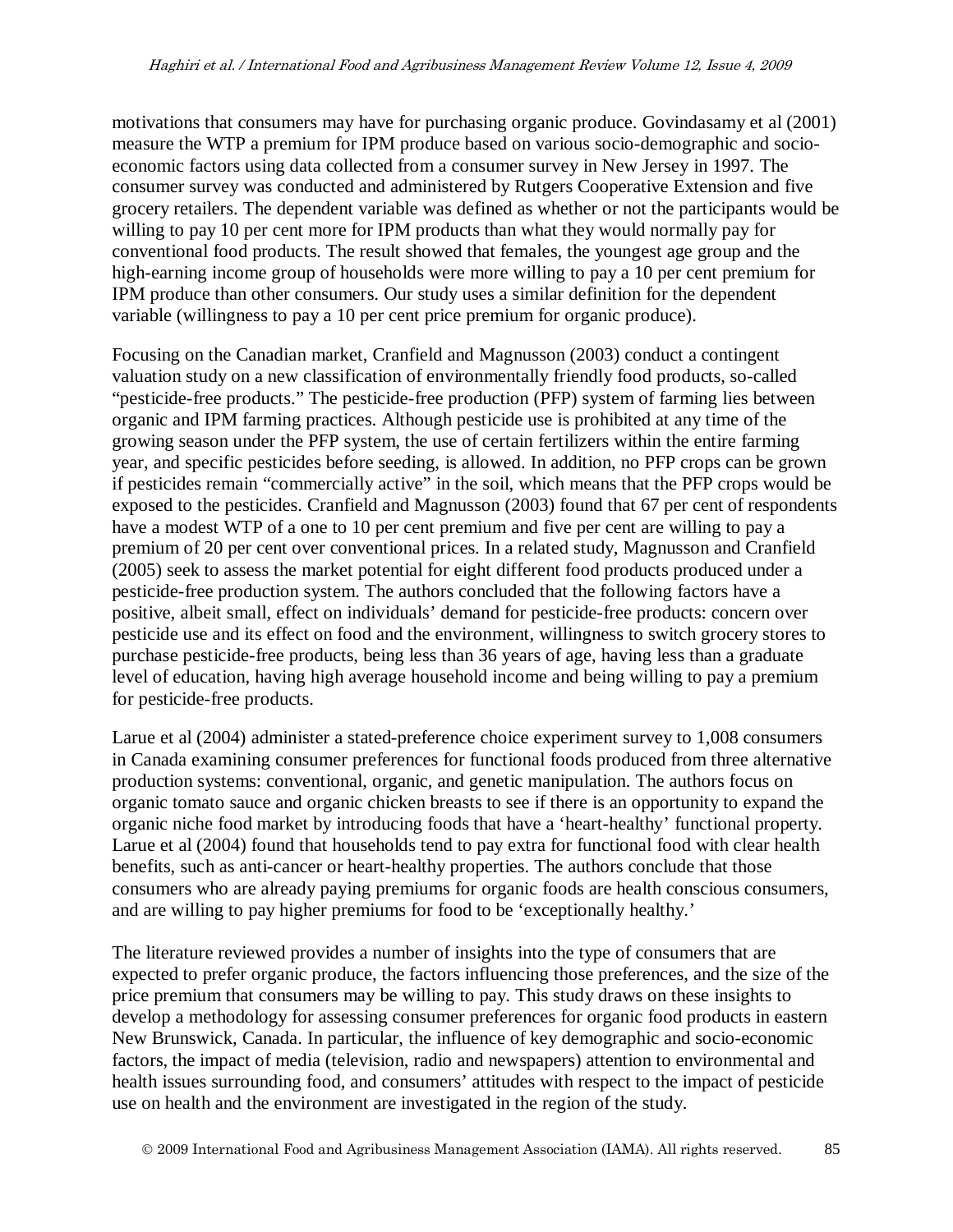## **Methodology**

As the preceding discussion indicates, there exists a substantial body of literature dealing with consumer awareness and willingness-to-pay for organic products. Within this literature, contingent valuation (CV) is a popular methodological approach. Contingent valuation allows a direct estimation of WTP for a specific product and is the method employed in this study. The elicitation method chosen for this analysis was a simple dichotomous yes/no variable (i.e., are you willing to pay at least a 10 per cent premium to purchase organically grown fresh fruit and vegetables). Often used in the valuation of non-market goods, the limitations of CV analyses are well known. In particular, CV studies can suffer from hypothetical bias since respondents are faced with hypothetical purchasing situations and are either asked to state a WTP or given the option of a yes/no response to a specific price level; thus consumers may over or understate their true WTP. Incentive compatibility is also a challenge. An elicitation method is incentive compatible if the dominant strategy for an individual is to truthfully reveal his/her WTP. These problems can be particularly acute for non-market goods or new private goods in hypothetical settings. While acknowledging these potential limitations, in our case, the goods considered in this analysis are private, already marketed and therefore deliverable (unlike pure environmental goods for example); this may help attenuate (although does not eliminate) the hypothetical bias and incentive compatibility problems. Nonetheless, the results should be interpreted with these caveats in mind.

A logit model was used to estimate the effects of a variety of factors on WTP<sup>[3](#page-5-0)</sup>. In this model, the vegetables, as a function  $\pi_i = \pi(X_i)$  in which  $X_i$  represents the vector of explanatory variables dependent variable specifies the probability of observing a success, defined as an individual being willing to pay at least a 10 per cent price premium for organically grown fresh fruit and and is the probability of observing the success. Our reasons for defining the dependent variable in this way are threefold. First, households reveal their consumption behavior in the organic produce markets through how much they would pay to obtain these types of products (Osterhuis 1997). Second, in organic produce markets we expect consumer behavior to be highly influenced by market prices and perceived food quality (Steenkamp and van Trijp 1996). Third, a 10 per cent price premium was chosen to reflect the WTP of the majority of our sample observation, which was deemed reasonable based on previous research (e.g. Boccaletti and Nardella 2000; Govindasamy et al 2001) and observed trends in the local marketplace at the time of survey.

The objective of this study is to explore factors influencing WTP for organic produce among consumers in eastern New Brunswick, including the relative importance of environmental benefits and perceived health benefits. For this reason, we are interested in the effect of consumers' knowledge and information about organic production methods on stated WTP. Also, of interest is the influence of risk perceptions and the extent to which socio-economic and demographic factors explain differences in preferences. Therefore, the explanatory variables for the model were chosen from five categories that captured these factors: (i) demographic

<span id="page-5-0"></span><sup>&</sup>lt;sup>3</sup> One advantage of using logit models is that their characteristics asymptotically guarantee the predicted probabilities to be in the range of zero to one. Since the data are collected at the individual and not at the aggregate level, the maximum likelihood (ML) method is used to estimate the parameters of the model. The ML estimates are consistent and asymptotically efficient (Peracchi 2001).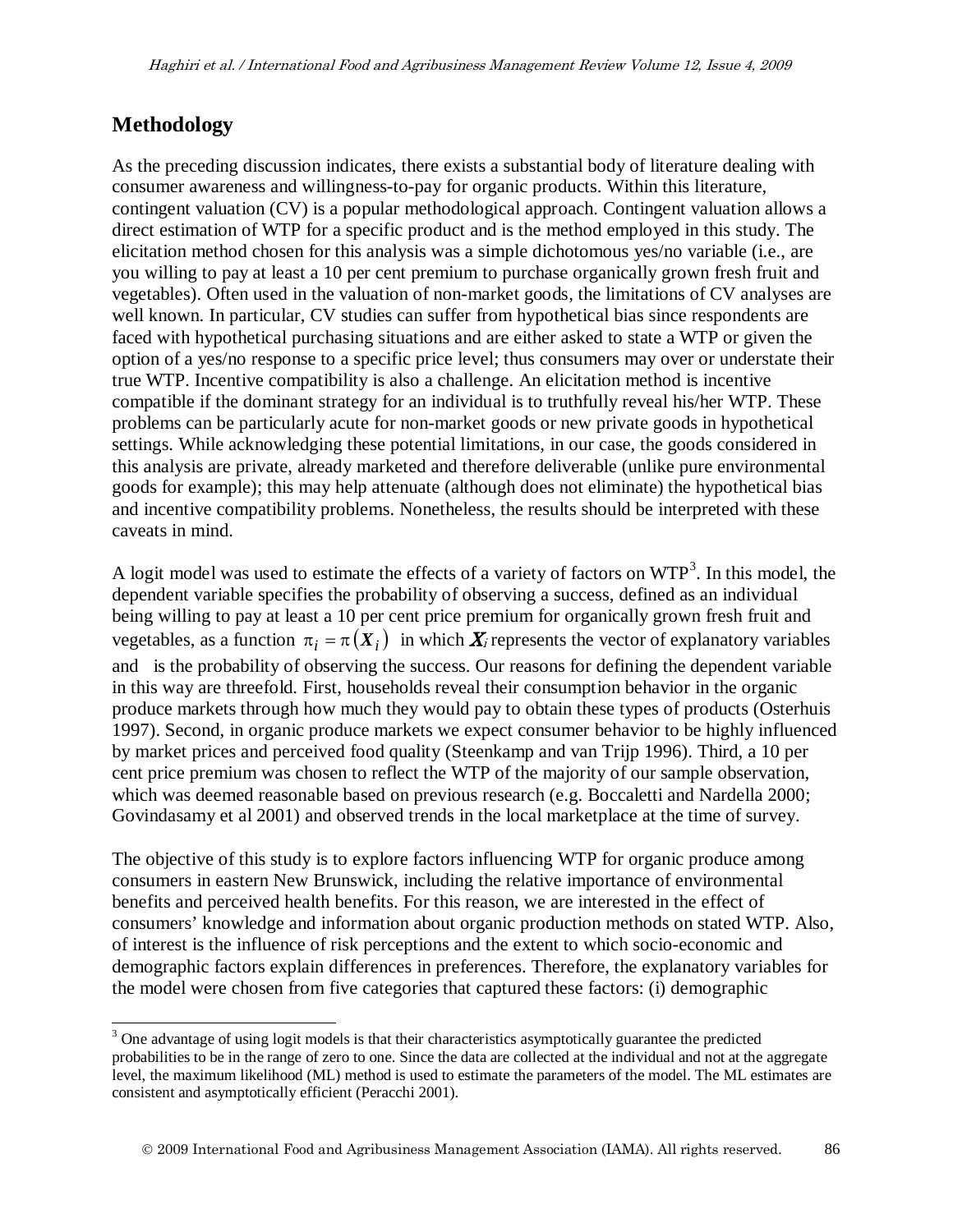variables; (ii) socio-economic variables; (iii) behavioral variables (i.e. shopping behavior); (iv) risk perception variables; and (v) knowledge variables. The choice of variables was also informed by previous studies of consumer attitudes toward organic food produce (e.g. Govindasamy and Italia 1999; Govindasamy et al 2001; Hobbs et al 2005; and Yiridoe et al 2005).

Following previous studies, we control for a number of *demographic* factors including gender, age, marital status, and family size. In some cases, there are clear a *priori* expectation regarding the influence of these variables on WTP. For example, we expect that as consumers become older health perceptions will play a more important role in food consumption decisions, which may result in a stronger WTP for organic food products due to perceptions that these products have lower levels of pesticide residues, etc. In addition, a number of *socio-economic* factors may influence WTP for organic foods, such as income, education, and employment status. For instance, we expect that as households' incomes increase they are more likely to switch consumption from conventional foods to organically grown products, and therefore more likely to be WTP a price premium for organic produce. We hypothesize that as consumers become more educated the likelihood of consuming organic food products increases. What we did not know was the size of these effects on consumers' WTP for organic produce.

While socio-economic and demographic factors can be used to segment markets, *behavioral*  traits are often a more useful way of identifying consumer segments. In this study we focused on a number of behaviors that were hypothesized to be relevant to identifying organic food consumers. For example, previous experience with purchasing organically grown fresh fruit and vegetables is expected to be a reasonably reliable predictor of future consumption intentions and of a positive stated WTP for organic produce. While organic produce is sold in most mainstream supermarkets, traditionally an important outlet for organic produce has been farmers' markets. Therefore, identifying consumers who frequent farmers markets is useful. Price sensitivity is a relevant behavioral characteristic in the region sector: a question capturing price sensitivity was included on the survey (namely, whether the consumer regularly visited many grocery stores to buy advertised products). Identifying those consumers who grow fruit and vegetables for selfconsumption was also a potentially relevant behavioral characteristic for understanding consumer attitudes toward organic produce (Verhoef 2005).

We expect *risk perceptions* about health and the environment to have an impact on consumers' attitudes toward organic produce, and questions capturing these issues were included in the survey. Finally, consumers are often differentiated by their *knowledge,* including the extent of their knowledge of production methods, and the extent to which different information sources (including the media) shape their knowledge. In this case, knowledge of environmentally friendly production practices such as integrated pest management, and the influence of the media in shaping attitudes about foods safety (e.g. pesticide residues) and environmental impacts of agricultural production methods were anticipated to be relevant to understanding consumer attitudes toward organic produce.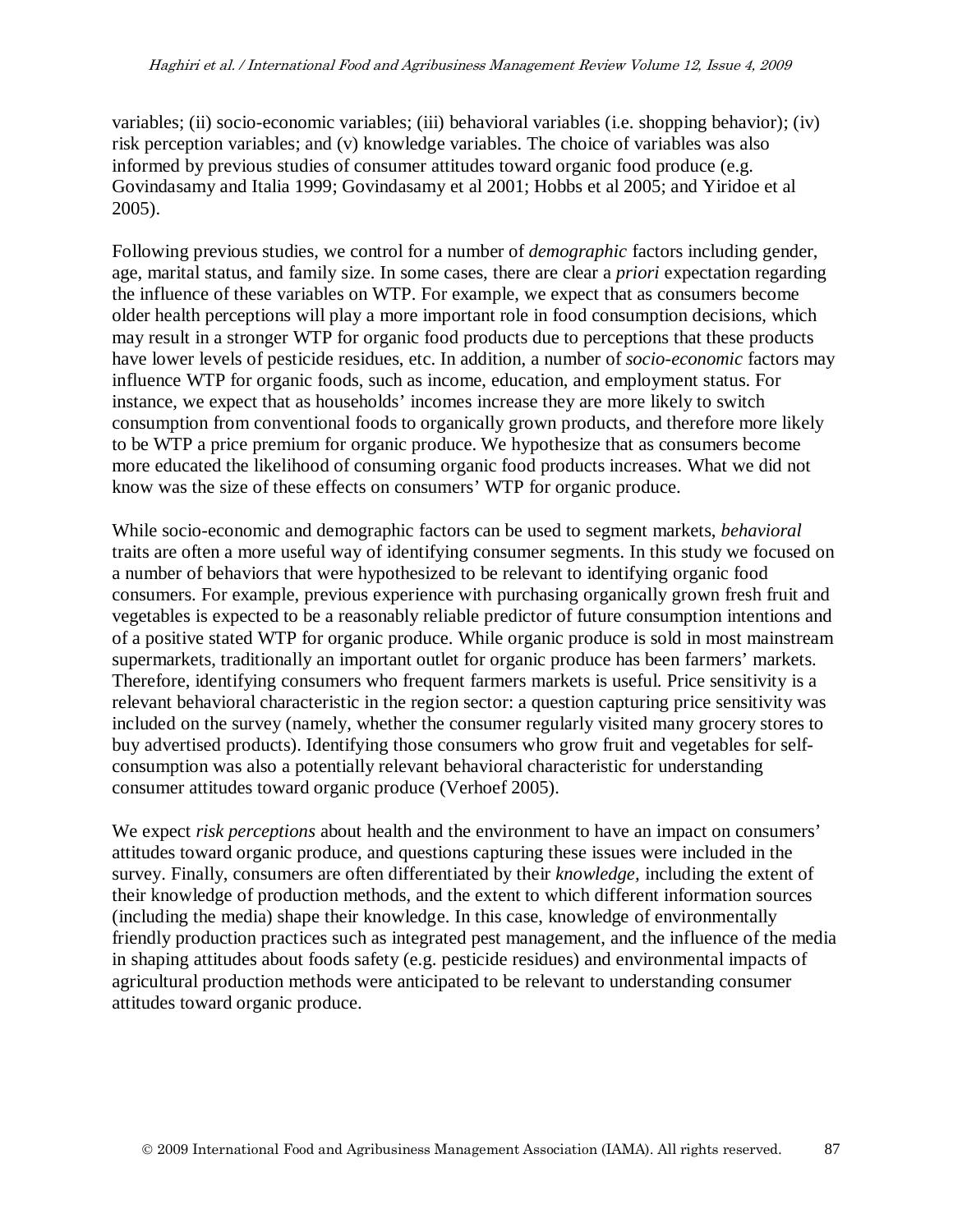To predict consumers' WTP at least a 10 per cent price premium to purchase organically grown fresh fruit and vegetables in eastern New Brunswick, the following regression model was  $developed<sup>4</sup>$  $developed<sup>4</sup>$  $developed<sup>4</sup>$ :

$$
WTP_{ORGFOOD} = \gamma_0 + \gamma_1 gen + \gamma_2 age1 + \gamma_3 age2 + \gamma_4 age3 + \gamma_5 marit1 + \gamma_6 marit2 +
$$
  
\n
$$
\gamma_7 nch + \gamma_8 nresid + \gamma_9 edu1 + \gamma_{10} edu2 + \gamma_{11} edu3 + \gamma_{12} edu4 +
$$
  
\n1)  
\n
$$
\gamma_{13} emp1 + \gamma_{14} emp2 + \gamma_{15} inc1 + \gamma_{16} inc2 + \gamma_{17} inc3 + \gamma_{18} visg +
$$
  
\n
$$
\gamma_{19} visfm + \gamma_{20} purog + \gamma_{21} purdmu + \gamma_{22} grofv + \gamma_{23} trnew +
$$
  
\n
$$
\gamma_{24} pstht + \gamma_{25} pstenv + \gamma_{26} ipm + \gamma_{27} medtv + \gamma_{28} arti + \varepsilon,
$$

Table 1 (See Appendix 1) describes the dependent and independent variables used in equation [1], and presents a priori expectations for the sign of each of the explanatory variables.

One category from each of the group-category independent dummy variables (i.e., marital status, age, education, employment status, and income) was eliminated to avoid perfect collinearity in the model. Thus, the following categories were considered as the base group: singles, a respondent whose age was less than 36 years, a participant with a high school degree, a retired respondent, and a respondent with more than Cdn\$80,000 annual income. In addition, it is expected that females, individuals with high incomes, middle-age respondents and seniors, respondents with a high level of education, and those participants who care more about their health status and about the environment are more likely to be willing to pay a premium to purchase organically grown fresh fruit and vegetables in eastern New Brunswick.

## **Empirical Analysis**

#### *Data Description*

A consumer survey, intended to collect primary data through a face-to-face interview with consumers, was conducted in two locations in eastern New Brunswick in May 2005: the Champlain Place Shopping Centre in Moncton and the Atlantic Canada SaveEasy Store in Sackville<sup>[5](#page-7-1)</sup>. In both places, a demonstration-booth was allocated to our research team and as consumers approached the booth a two-page survey questionnaire was handed out. The participants were told that their contributions were completely voluntary and they could withdraw from the survey at any time. As indicated in the previous section, the questionnaire contains information related to the demographic variables (e.g., gender, age, marital status, household size, etc.), socio-economic characteristics (e.g., education, income level, employment status, etc.), behavioral characteristics, risk perceptions and knowledge of production methods <sup>[6](#page-7-2)</sup>. The completed questionnaires were collected the same day they were distributed. The survey was conducted during both weekdays and weekend periods at various times of the day. To minimize bias in sampling, the survey was introduced to respondents as a "survey of consumers' attitudes

<span id="page-7-0"></span> <sup>4</sup> Details of the econometric model are available from the lead author upon request.

<span id="page-7-1"></span> $5$  To test the survey instrument, we carried out a pilot survey on a small scale prior to the main survey. The information collected in the present survey was not included in the final analysis.

<span id="page-7-2"></span> $<sup>6</sup>$  A copy of the questionnaire is available from the lead author upon request.</sup>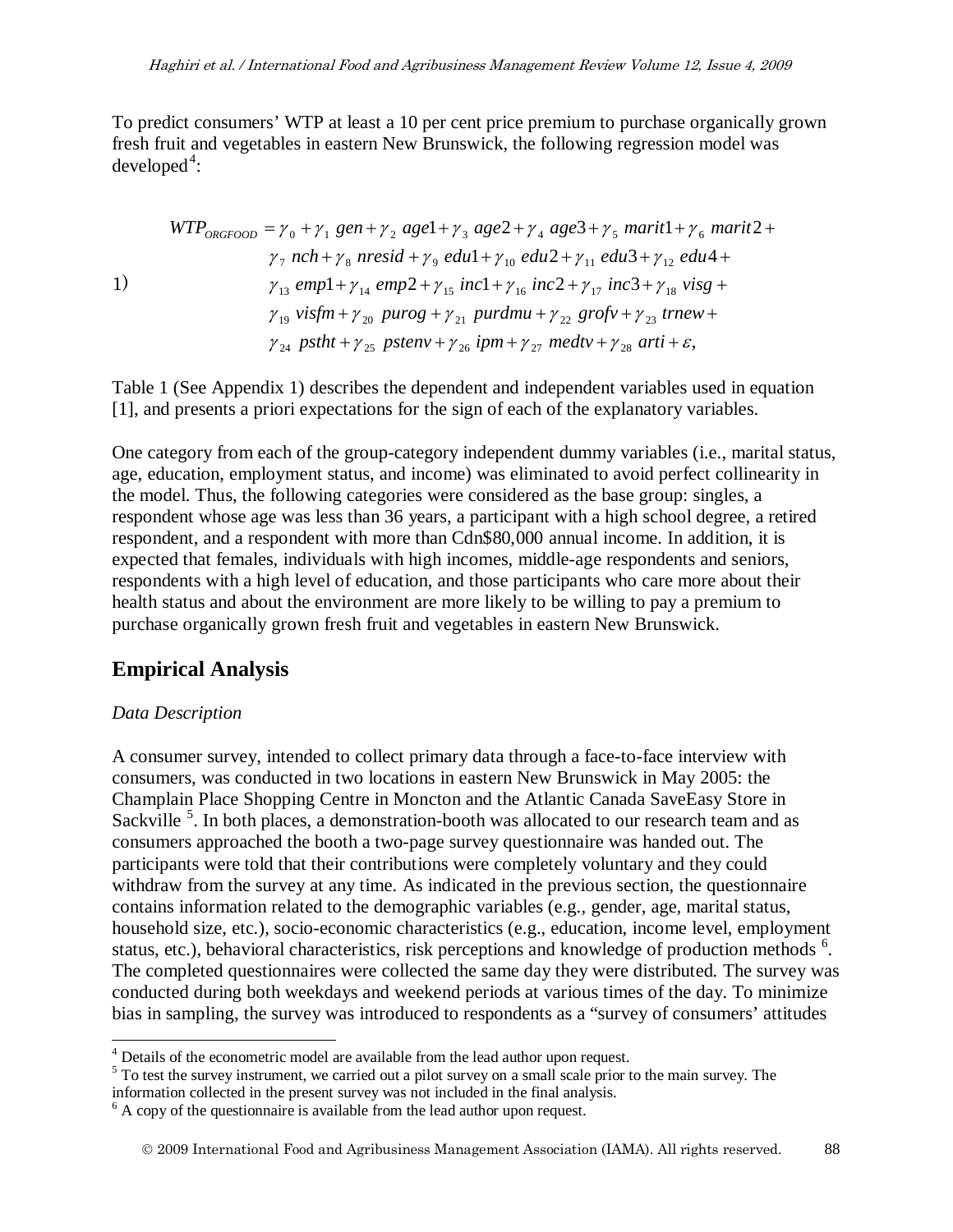toward consuming fresh fruit and vegetables" without mentioning the term organic products prior to the distribution of the questionnaire  $8^7$  $8^7$ .

In total, 310 individuals were approached and 141 questionnaires were completed, yielding a response rate of 45.5 per cent. Those individuals who did not participate in the survey provided various reasons, such as "have no time", "not interested", "not from here" for not participating. Table 2 presents summary statistics for the independent variables used in this study. Of the 141 respondents, 44 per cent were female, approximately 70 per cent of the participants were the primary food purchasers in their households, and 73.6 per cent did not grow fruit and vegetables. Collectively, nearly 73 per cent of the respondents were under the age of fifty, of which 43 per cent were less than 36 years of old. Of the 141 respondents, there were 12 participants who were divorced, 69 respondents were single, and the rest (49 per cent) were married at the time of survey. Only 16 per cent of the respondents had a post graduate degree, while 24 per cent of respondents declared they had an undergraduate degree. More than 28 per cent of the participants in the survey did not continue their education after graduating from high school, and 27 per cent took some courses in colleges. Table 2 also shows that more than 72 per cent of the respondents were employed at the time of survey, 70 per cent of the participants had annual household incomes of less than Cdn\$50,000 ad only 11 per cent declared an annual household income of more than Cdn\$80,000. In total, more than 86 per cent of the respondents believed that the use of pesticides poses a serious risk to human health, and almost 89 per cent of participants felt that the use of various synthetic pesticides has negative impacts on the environment.

The result of the survey revealed that respondents had little knowledge about IPM. Of the 141 participants in the survey, only 38 per cent were familiar with the IPM farming practice. Despite this, 66 per cent of the participants had heard and seen programs about organic food products in the last six months on radio and television. In addition, 57 per cent of the respondents declared that they have read media articles about organically grown products in newspapers within the past six months.

Finally, the survey found that 63 per cent of the participants were not likely to purchase organically grown fresh fruit and vegetables. In contrast, 67 per cent reported that they would switch grocery stores to purchase specially advertised fruit and vegetables, and approximately, 75 per cent had visited farmer's markets in the past five years. Overall, 60 per cent of the participants reported that they were not particularly enthusiastic to try newly introduced products, while 38 per cent were willing to pay at least a 10 per cent premium to purchase organically grown fresh fruit and vegetables. See Table 2 (Appendix 2).

#### *Estimation Results*

The empirical regression model, specified in equation [1], was estimated using the maximum likelihood (ML) approach in LIMDEP (version 7.0). The dependent variable (WTPORGFOOD) was coded as 1 indicating individuals who were willing to pay a 10 per cent premium for

<span id="page-8-0"></span> $<sup>7</sup>$  The study recognizes the limitations of consumer surveys that are specific to a time period and geographic</sup> location, and the potential problems associated with accurate answers to hypothetical questions about how consumers would react to key demand variables. Nevertheless, the research reported here yields information that should be useful particularly on a regional level.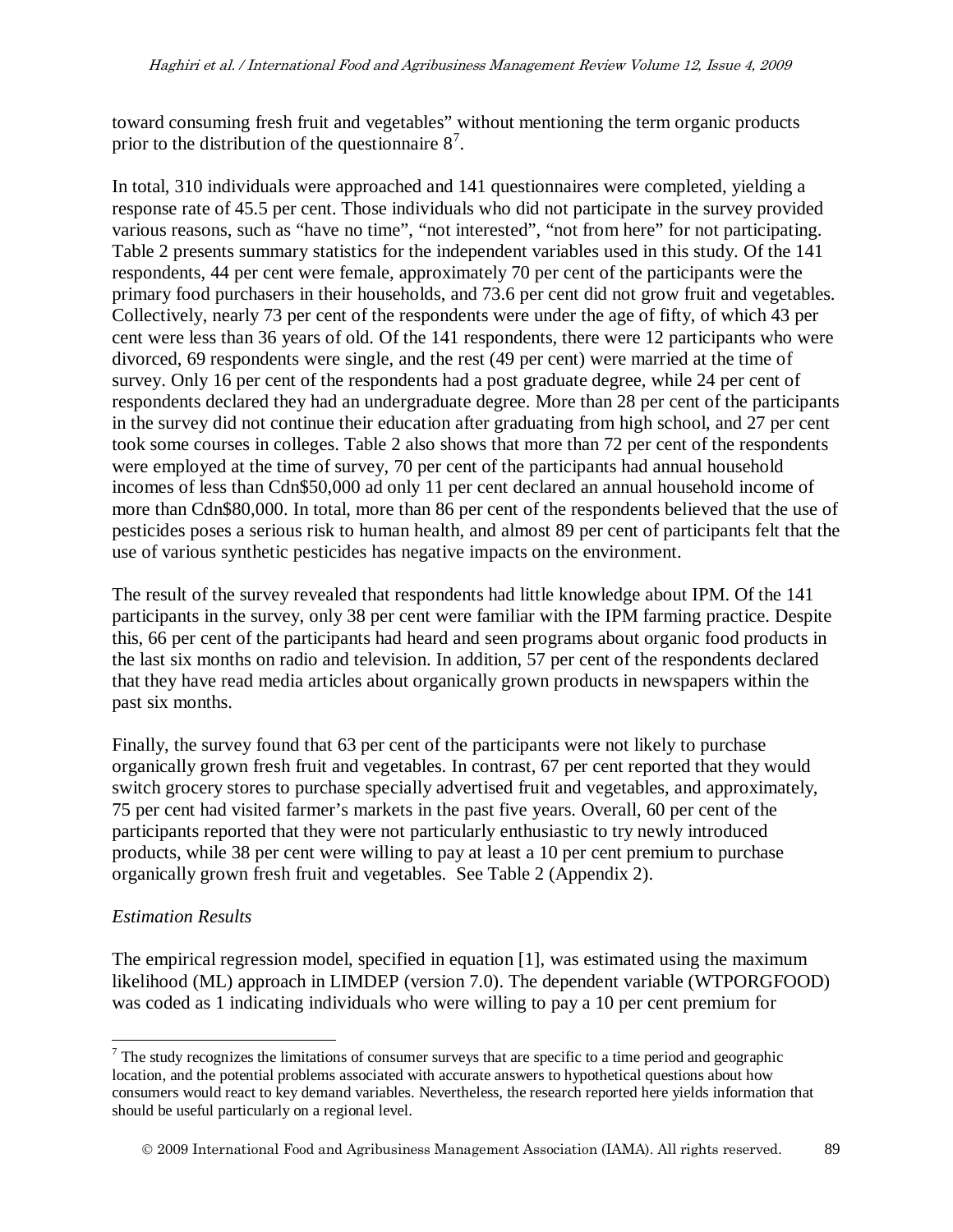organically grown fresh fruit and vegetables and zero otherwise  $9<sup>8</sup>$  $9<sup>8</sup>$  $9<sup>8</sup>$ . Table 3 displays the coefficient estimates influencing respondents' WTP for organic produce and their corresponding marginal effects (MEs). Marginal effects measure the impact of a unit change in each of the independent variables on the probability of a success (herein, respondents would pay at least a 10 per cent price premium). The following points are worth mentioning with respect to the findings from the study and the model specification. First, the results of this study should be interpreted with cautious as limited research funds prevented from a broader sampling of respondents across eastern New Brunswick. Nevertheless, the selected areas represent a fast-growing city (i.e., Moncton) and a unique town (i.e., Sackville) in the region. The town of Sackville, where Mount Allison University resides, was awarded as the "2008 Cultural Capital of Canada" along with the towns of Surrey and Nanaimo in the province of British Columbia, and the town of Morden in the province of Manitoba (Canadian Heritage 2009). Second, the likelihood ratio (LR) statistic test was used to examine the null hypothesis that all slope coefficients are zero. The calculated chi-square statistic (67.70) showed that at least one slope coefficient was significantly different from zero, and therefore the null hypothesis was rejected with 99 per cent confidence. This means that at least some of the explanatory variables are important in explaining consumers' stated WTP. Thirdly, the pseudo R-squared measure, also known as McFadden's coefficient of determination, was found to be 0.393; a reasonable figure for cross section models, although Wooldridge (2006, p. 590) states that "goodness-of-fit is usually less important than trying to obtain convincing estimates of the ceteris paribus effects of the explanatory variables."

Table 3 shows that the gender variable **(GEN)** was negative and statistically significant at the 0.01 level. The negative sign indicated that females, on average, were 31 per cent less likely to pay a 10 per cent premium for organically grown fresh fruit and vegetables in eastern New Brunswick. As mentioned earlier, the result of this research can only be compared to other studies if the dependent variable across the studies is the same. Nevertheless, our finding was consistent with some previous studies (e.g., Boccaletti and Nardella 2000), but differs from the result of Loureiro and Hine (2001) and Govindasamy and Italia (1999).

The sign of the explanatory variable **AGE2**, which refers to individuals with of 51 to 65 years of age, was positive and statistically significant at the 0.05 level. Generally, this implies that as consumers became older, their preferences changed in favor of consuming (paying a premium for) organic produce. Specifically, respondents who fell in this category were 32 per cent more likely to pay the premium for purchasing organic fresh fruit and vegetables than the youngest group-age, i.e., less than 36 years of age. Buzby et al (1995) report a similar pattern of behavior for consumers in the US, while Boccaletti and Nardella (2000) find the opposite for consumers in Italy. The estimated coefficient of the marital status variable, **MARIT1**, suggested that WTP was lower for those who were married. The coefficient was statistically different from zero with 95 per cent confidence holding other explanatory variables constant. The result showed that married people were 43 per cent less likely to pay a premium for organically grown fresh fruit and vegetables than singles in eastern New Brunswick.

<span id="page-9-0"></span><sup>&</sup>lt;sup>8</sup> The WTP question was asked as a dichotomous choice question in which respondents indicated "yes" or "no", whether they would be willing to pay a 10 per cent premium for organic produce.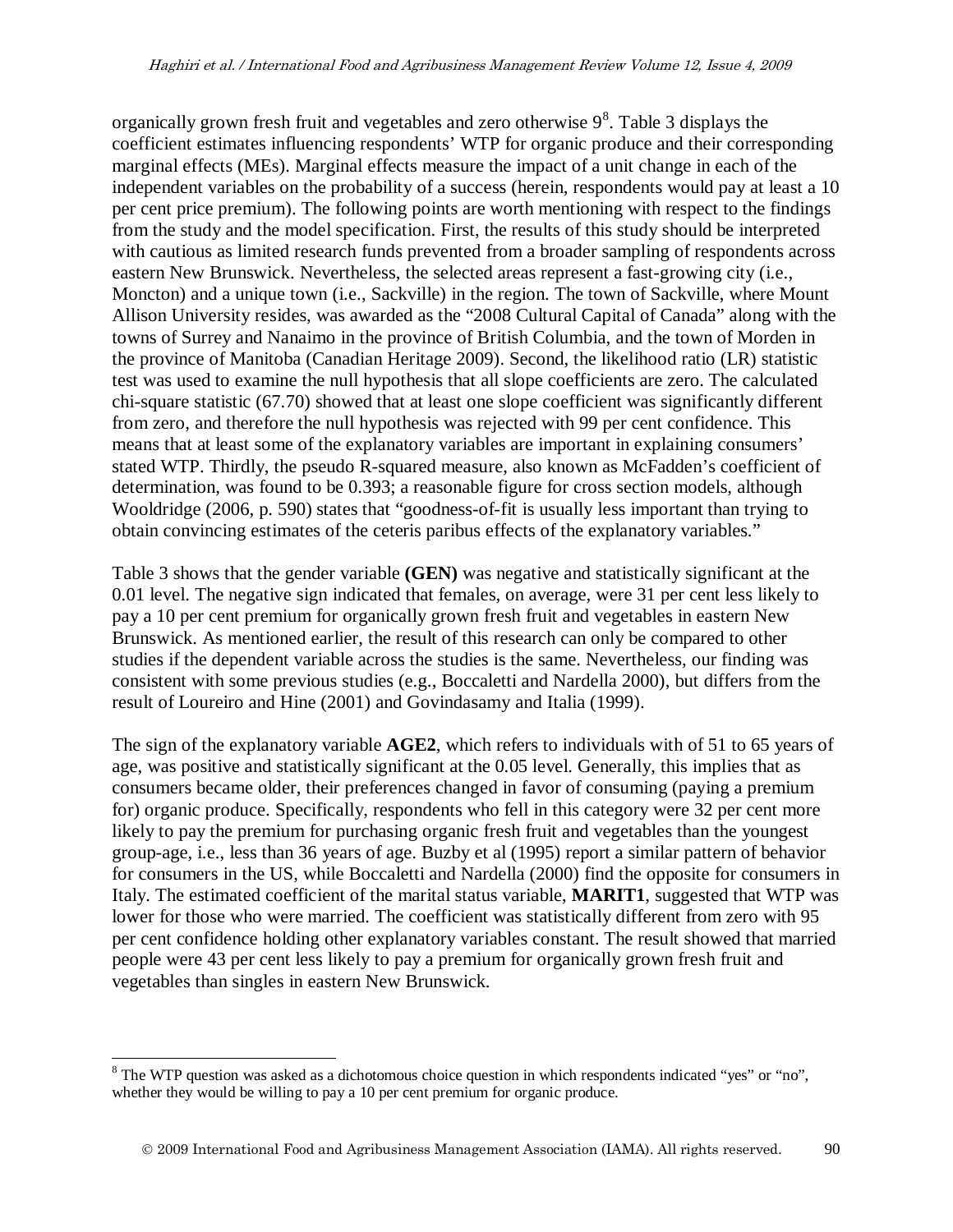| Variable name              | <b>Estimate</b> | <b>Standard Error</b> | <b>Marginal Effect</b> |
|----------------------------|-----------------|-----------------------|------------------------|
| <b>Constant</b>            | 2.4748          | 2.4164                |                        |
| <b>GEN ***</b>             | $-1.6182$       | 0.6626                | $-0.3110$              |
| AGE1                       | 0.8406          | 0.9820                | 0.1607                 |
| $***$<br>AGE <sub>2</sub>  | 2.2990          | 1.1964                | 0.3208                 |
| AGE3                       | 1.2933          | 2.0045                | 0.1990                 |
| MARIT1**                   | $-2.2138$       | 0.9708                | 0.4391                 |
| <b>MARIT2</b>              | $-1.2783$       | 1.3506                | $-0.3006$              |
| <b>NCH</b>                 | 0.1489          | 0.7995                | 0.0305                 |
| <b>NRESID</b>              | $-0.9605$       | 0.2420                | $-0.0198$              |
| EDU1                       | $-0.0383$       | 0.7231                | $-0.0079$              |
| EDU <sub>2</sub>           | 0.5543          | 0.8214                | 0.1072                 |
| EDU3                       | $-1.3685$       | 0.9064                | $-0.3166$              |
| EDU4                       | 1.8276          | 1.7270                | 0.2374                 |
| EMP1                       | 0.0624          | 1.4412                | 0.0129                 |
| EMP <sub>2</sub>           | $-0.6478$       | 1.5580                | $-0.1451$              |
| INC1                       | $-1.0480$       | 1.1323                | $-0.2274$              |
| INC <sub>2</sub>           | 1.4416          | 0.9280                | 0.2694                 |
| $INC3*$                    | 1.7921          | 1.0522                | 0.2730                 |
| <b>VISG</b>                | $-0.4503$       | 0.6349                | $-0.0898$              |
| VISFM**                    | $-1.4997$       | 0.7471                | $-0.2592$              |
| PUROG***                   | 2.5158          | 0.7436                | 0.4310                 |
| PURDUM**                   | $-1.7197$       | 0.8914                | $-0.2901$              |
| <b>GROFV</b>               | $-0.3303$       | 0.6309                | $-0.0702$              |
| <b>TRNEW</b>               | 0.3611          | 0.6890                | 0.0734                 |
| PSTHT**                    | 1.8613          | 0.8969                | 0.4311                 |
| <b>PSTENV</b>              | 0.4089          | 1.0870                | $-0.0782$              |
| <b>IPM</b>                 | $-0.3816$       | 0.6613                | $-0.0800$              |
| <b>MEDTV</b>               | 0.5285          | 0.6148                | 0.1121                 |
| <b>ARTI</b>                | $-0.4132$       | 0.5946                | $-0.0841$              |
| Number of observations     | 128             |                       |                        |
| McFadden R-squared         | 0.3933          |                       |                        |
| Likelihood ratio statistic | 67.7045         |                       |                        |
| Degrees of freedom         | 28              |                       |                        |
| $Prob$ [ChiSqd > value]    | 0.0000386       |                       |                        |

Table 3. Estimated Coefficients<sup>a</sup>

<sup>a</sup> After deleting missing data, there were observations from 128 respondents.

\* Significant at 0.10, \*\* Significant at 0.05, \*\*\* Significant at 0.01.

Previous literature has found the effect of education on consumers' purchasing decisions for organic produce to be ambiguous. For example, Govindasamy and Italia (1999) and Boccaletti and Nardella (2000) find that individuals with higher levels of education were less likely to be willing to pay a premium for organic produce. In contrast, Magnusson and Cranfield (2005) report a positive relationship between education and the WTP for organic food products, and also find that it varies from one organic product to another. None of the education variables in this study was found to be statistically significant, indicating that education levels did not help explain consumers' willingness to pay for organic produce. As such, the education variables are not discussed further.

We expect that the more income individuals make the higher the likelihood that they would be willing to pay a premium for organic produce. Nevertheless, the result showed that participants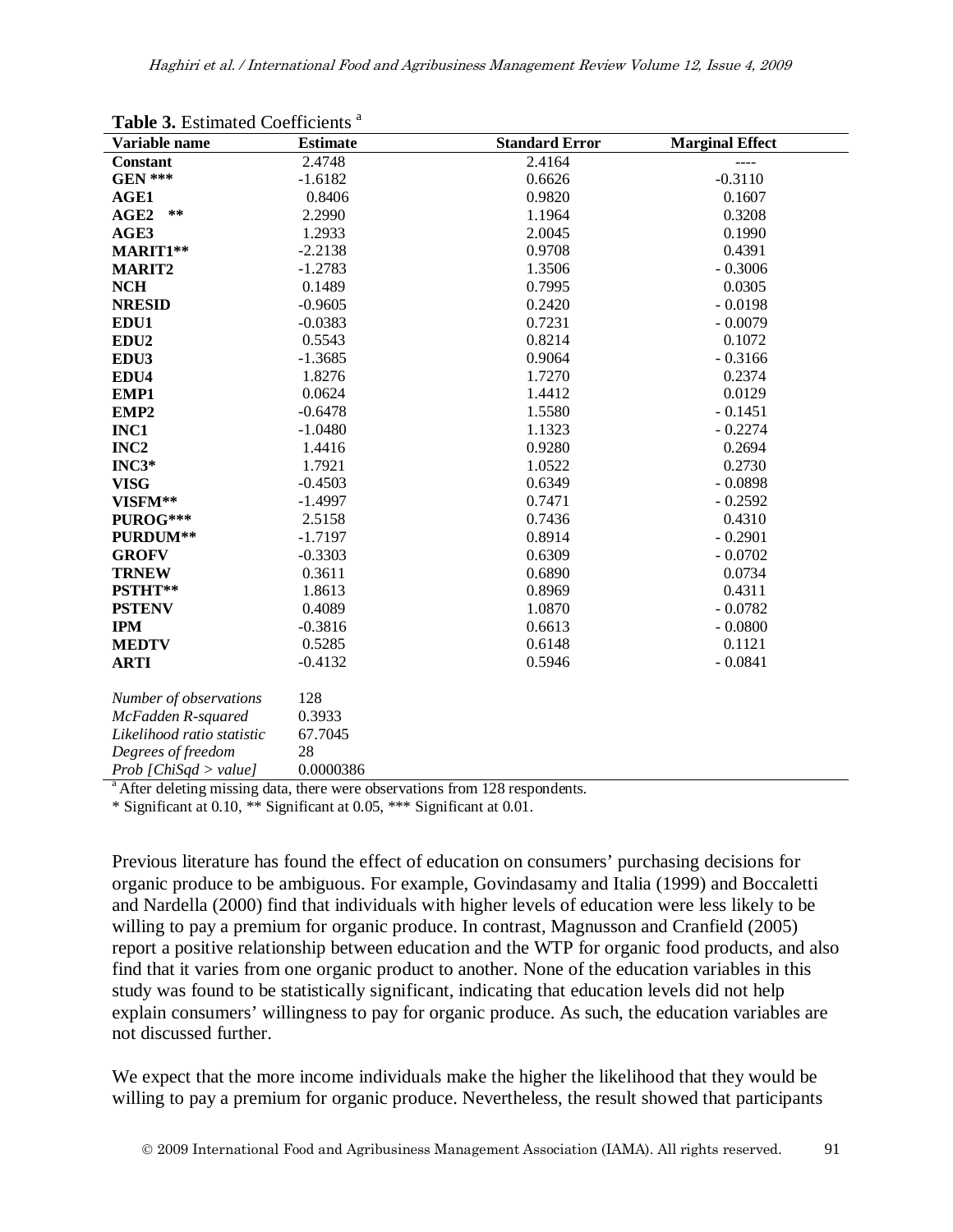whose annual income was between Cdn\$50,000 to Cdn\$79,999 **(INC3)** were 27.3 per cent more likely to pay a 10 per cent premium to purchase organically grown fresh fruit and vegetables when compared to those who earning more than Cdn\$80,000 per year. The slope coefficient for **INC3** variable was statistically different from zero at the 0.10 level. The other income variables were not significant. Although one might expect, *a priori,* that the higher income group (which is the base group) would result in a higher WTP, our findings are nonetheless consistent with those of Underhill and Figueroa (1996), Govindasamy and Italia (1999), and Batte et al. (2004).

The dummy variable denoting whether respondents had visited farmer's markets **(VISFM)** was statistically significant at the 0.05 level. Surprisingly, respondents who visited farmers' markets were 26 per cent less likely to pay a premium to purchase organic produce than those who did not visit farmers' markets, ceteris paribus. As expected, the independent variable capturing those who regularly bought organically grown fresh fruit and vegetables **(PUROG)** was positive. The marginal effect for this variable was 0.431, implying that respondents who usually purchased organic fruit and vegetables were 43 per cent more likely to pay at least a 10 per cent price premium for organic produce compared with those who purchased primarily conventional fresh fruit and vegetables. The null hypothesis for the **PUROG** dummy variable was rejected with 99 per cent confidence. This finding is consistent with those of Goldman and Clancy (1991), and Govindasamy and Italia (1999). During the survey we noticed that those participants who reacted positively to the consumption of organic produce, to some extent, appeared less concerned about the price when they shopped for organic food products than were other respondents. This pattern of behavior was also reported by Batte et al. (2004, p. 14).

Table 3 shows that the WTP for organic produce declined with households whose primary food purchaser was someone other than the individual who participated in the survey. The dummy variable **(PURDMU)** was negative and significant at the 0.05 level. Those respondents who were not the primary food purchaser in their household were 29 per cent less likely to pay at least a 10 per cent premium than those respondents who made the final decision in purchasing food. The last explanatory variable whose slope coefficient was statistically different from zero with 95 per cent confidence was the dummy variable **(PSTHT)**, denoting whether the participants believed that the use of synthetic pesticides poses a very serious health risk. The results showed that respondents who perceived that health risks existed were 43 per cent more likely to pay a premium to purchase organic produce. Interestingly, the variable denoting whether participants believed the use of pesticides poses a risk to the environment **(PSTENV)** was not statistically significant. Thus, it appears that concerns over health risks are a stronger motivating factor for consumers in eastern New Brunswick to purchase organic produce than environmental concerns. Another possibility for the environmental concern variable being insignificant could have been the presence of an interaction between household income and the dummy variable representing individuals' concerns about the negative effect of pesticides usage on the environment. To examine this hypothesis, a new independent variable was generated from the product of these two variables. The result showed that the slope coefficient was not statistically significant, and thus it was dropped from the model.

The slope coefficients of other explanatory variables used in this study were not statistically significant. In particular, in addition to **PSTENV,** none of the null hypotheses associated with the following dummies could be rejected: growing fruit and vegetables at home **(GROFV),**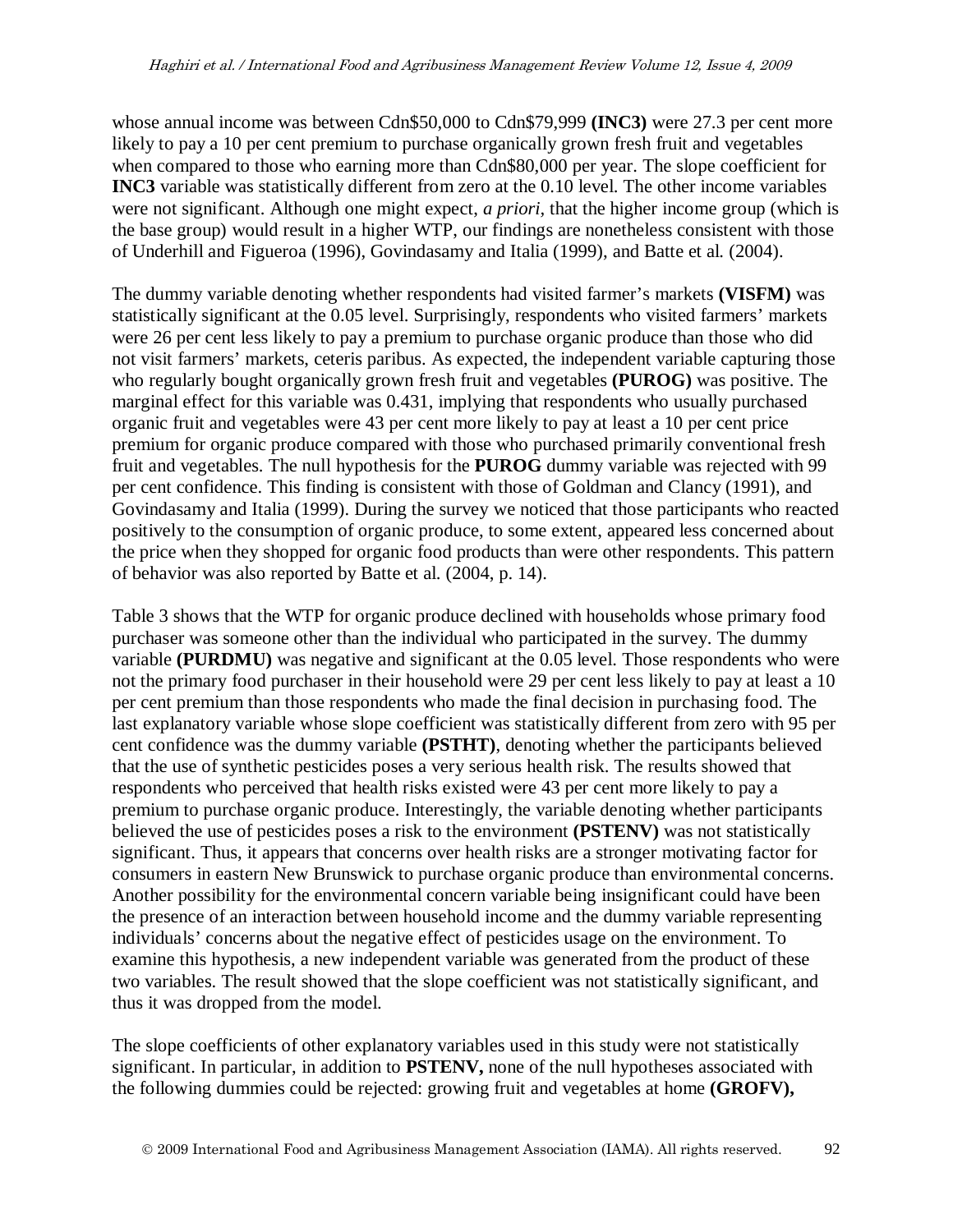willingness to try newly introduced products **(TRNEW),** knowledge of integrated-pest management **(IPM)** production systems, awareness of organic produce from the television of radio **(MEDTV),** and from reading articles in newspapers **(ARTI).** 

Finally, interaction effects between explanatory variables could potentially affect the likelihood of WTP for organic produce. Different models were run by generating new covariates obtained from the product of a series of independent variables to test whether the interaction effects between variables could have any impact on the regression estimates. In particular, different combinations of gender, age, education, and income were tested, but none of them led to significant results. In addition, the study did not find a significant correlation between the following independent variables: gender and primary household shopper, number of children under 17 years of age residing in the household and family size, and visiting farmers' markets and purchasing organic produce. Thus, any interaction dummies were dropped from the model in the final analysis.

## **Conclusions and Implications for Managers**

The share of organic produce in North American markets has been steadily increasing since the 1990s, making this an interesting and dynamic market for analysis. Previous studies have assessed a number of factors determining consumer preferences toward organic food products often with contradictory results across different regions and different products. Region and product-specific analyses are therefore of great value to agri-food managers. Little is known about consumer attitudes toward organically grown fresh fruit and vegetables in eastern New Brunswick. Overall, the results of this study confirm that socio-economic and demographic variables (including gender, age, marital status and income) are important determinants of the willingness of respondents from this region to pay a premium for organic food products. As an implication for managers these findings indicate that there exist target consumer segments for the organic food sector in eastern New Brunswick, and this study is a first attempt at identifying some of these consumer segment characteristics. Further research could explore these characteristics in more depth.

A notable finding was that perceptions regarding negative health impacts of synthetic pesticide use were a far more compelling reason motivating a positive WTP for organic produce than concerns linking pesticide use to environmental degradation. It appears that the respondents from eastern New Brunswick who participated in the survey prioritized personal health concerns over broader environmental externalities. Understanding consumer preferences and the factors that motivate those preferences is important for the organic food industry in the region. Nevertheless, the prior expectation was that those respondents with environmental concerns regarding pesticide use would be more interested in organic produce. Moreover, the survey responses show that, in general, consumers in eastern New Brunswick had little knowledge of alternative new farming practices, such as integrated-pest management. This may in part explain why self-declared concerns over the effect of synthetic pesticide use on the environment did not translate into a WTP for higher priced organic produce.

Our results suggest that firms targeting the fresh produce organic sector in eastern New Brunswick are likely to see a stronger consumer response by focusing marketing strategies on the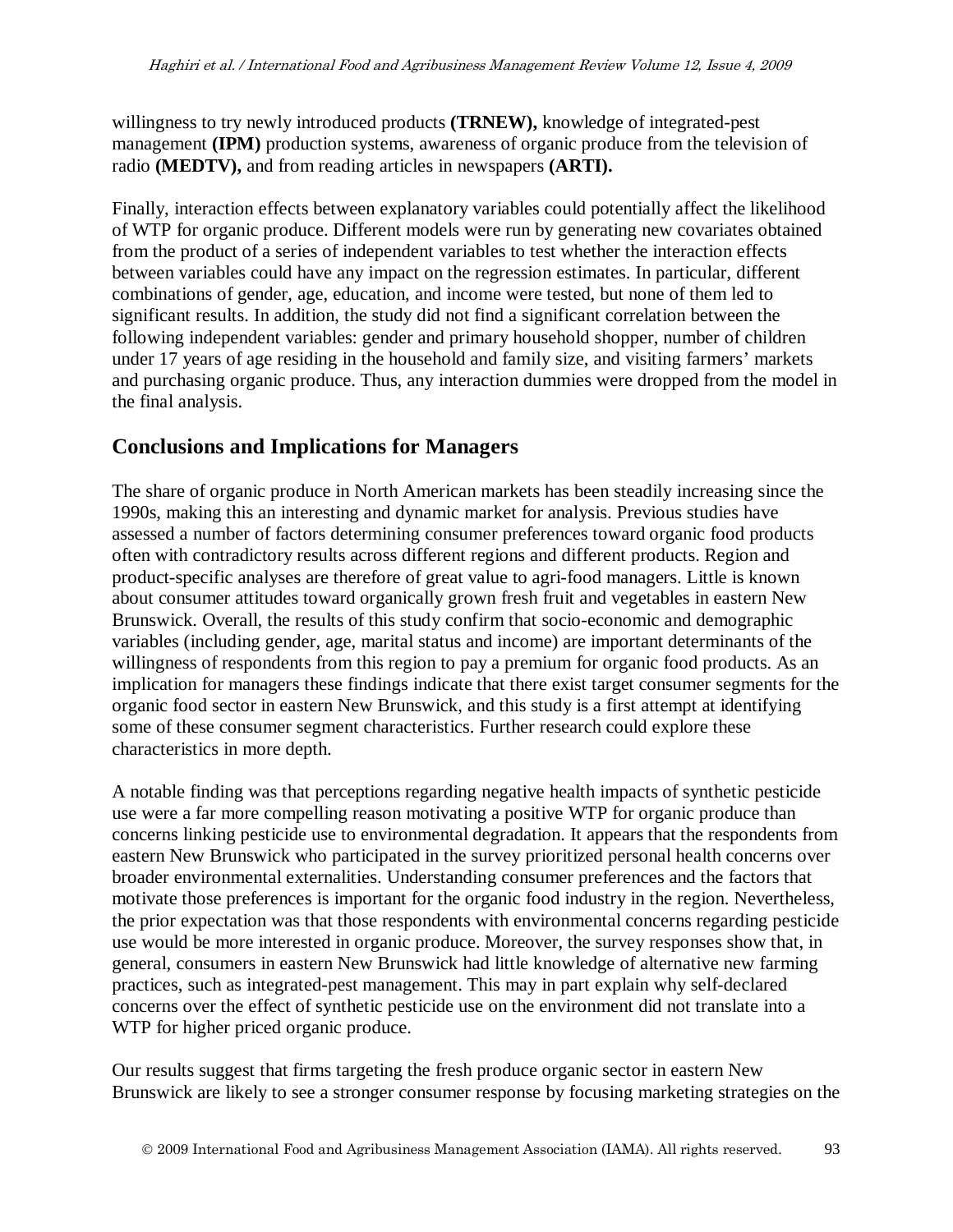positive health perceptions of organic produce, rather than the preservation of the environment. Clearly these insights are drawn from a relatively small sample, and further studies are recommended to decompose individuals' attitudes between the perceived health and environmental attributes when it comes to making decisions about organic produce.

A further marketing implication drawn from this study pertains to the potential importance of communication methods regarding alternative agricultural practices. Given the relatively low levels of awareness of agricultural production practices among respondents in this study, any attempts to introduce new agricultural methods in the region may need to be accompanied by plans to raise public awareness and understanding of these technologies in order to foster consumer acceptance. Both the organic industry and the extension division of the New Brunswick Department of Agriculture, Fisheries and Aquaculture and Agriculture and Agri-Food Canada may have a role to play in this regard. Finding an effective and credible means of communicating with consumers will be critical. The results of this study suggest that although many consumers had been exposed to media information about organic food products in recent months, ceteris paribus, this exposure did not appear to affect their willingness to purchase premium-priced organic food products. Nevertheless, understanding how consumers in eastern New Brunswick respond to media and other sources of information about agriculture, food and the environment are useful topics for future research.

## **Acknowledgements**

The authors would like to thank three anonymous referees for their helpful comments.

## **References**

- Batte, M. T., Beaverson, J., Hooker, N. H. and T. Haab. 2004. Customer willingness to pay for multi-ingredient, processed organic food products. Presented at the Annual Meeting of the American Agricultural Economics Association. Denver, Colorado, July 1-4.
- Boccaletti, S. and M. Nardella. 2000**.** Consumer willingness to pay for pesticide-free fresh fruit and vegetables in Italy. *International Food and Agribusiness Management Review* 3: 297-310.
- Buzby, J., Ready, R. and J. Seeks. 1995. Contingent valuation in food policy analysis: A case study of a pesticide-residue risk reduction. *Journal of Agricultural and Applied Economics* 27(2): 613-25.
- Canadian Heritage. 2009. Annual report,<http://www.pch.gc.ca/pgm/ccc/ccc08-eng.cfm> (accessed July 23, 2009).
- Canadian Organic Growers. 2009. Annual report, <http://www.cog.ca/index.htm> (accessed June 25, 2009).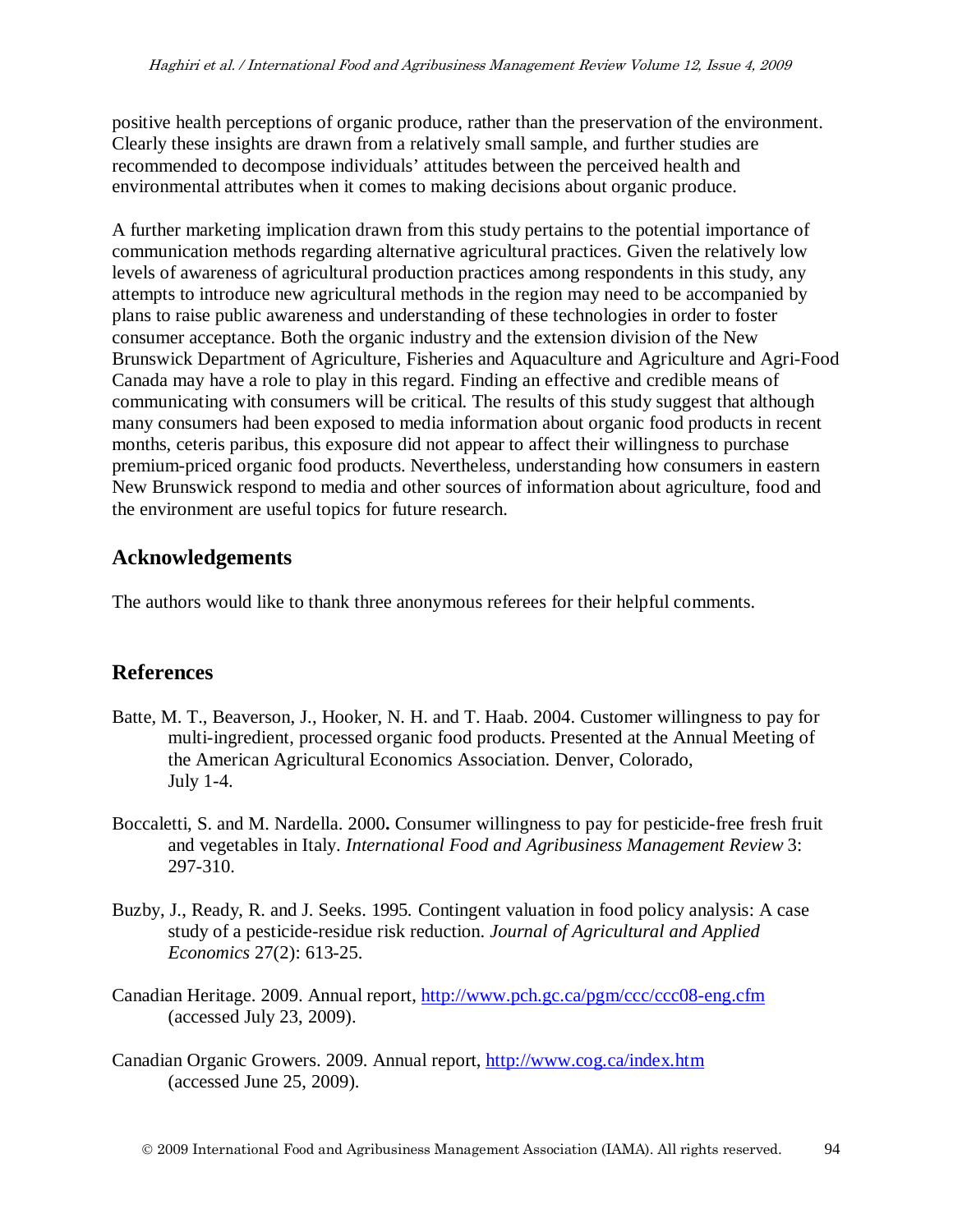- Cranfield, J. A. L. and E. Magnusson. 2003. Canadian consumers' willingness-to-pay for pesticide free food products: An ordered probit analysis. *International Food and Agribusiness Management Review* 6(4): 13-30.
- Goldman, B. and K. Clancy. 1991.A survey of organic produce purchases and related attitudes of food cooperative shoppers. *American Journal of Alternative Agriculture* 6(2).
- Govindasamy, R. and J. Italia. 1999. Predicting willingness-to-pay a premium for organically grown fresh produce. *Journal of Food Distribution Research* 30 (2): 44-53.
- Govindasamy, R., Italia, J. and A. Adelaja. 2001. Predicting willingness-to-pay a premium for integrated pest management produce: A logistic approach. *Agricultural and Resource Economics Review* 30 (2): 151-59.
- Hobbs, J. E., Bailey, D., Dickinson D. L. and M. Haghiri. 2005. Traceability in the Canadian red meat sector: Do consumers care? *Canadian Journal of Agricultural Economics* 53: 47-65.
- Holmes, M. and A. Macey. 2009. Canada's organic market, <http://www.cog.ca/OrganicStatistics.htm#1999> (accessed June 25, 2009)
- Larue, B., West, G. E., Gendron, C. and R. Lambert. 2004. Consumer response to functional foods produced by conventional, organic, or genetic manipulation. *Agribusiness* 20 (2): 155-66.
- Loureiro, M. L. and S. Hine. 2001. Discovering niche markets: A comparison of consumer willingness to pay for a local (Colorado-Grown), organic and GMO- free product. Presented at the Annual Meeting of the American Agricultural Economics Association, Chicago.
- Macey, A. 2004. The state of organic farming in Canada in 2002. *EcoFarm & Garden* Winter: 44-47.
- Magnusson, E. and J. A. L. Cranfield. 2005. Consumer demand for pesticide free food products in Canada: A probit analysis. *Canadian Journal of Agricultural Economics* 53: 67-81.
- New Brunswick Department of Agriculture, Fisheries and Aquaculture. 2003. Agriculture, Fisheries and Aquaculture Sectors in Review 2003, New Brunswick Department of Agriculture, Fisheries and Aquaculture,<http://www.gnb.ca/0168/01680004-e.asp> (accessed August 31, 2005).
- Osterhuis, T. L. 1997. Pro-social consumer influence strategies: when and how do they work? *Journal of Marketing* 61: 16-29.

Peracchi, F. 2001. *Econometrics*. 1<sup>st</sup> ed. New York: John-Wiley & Sons.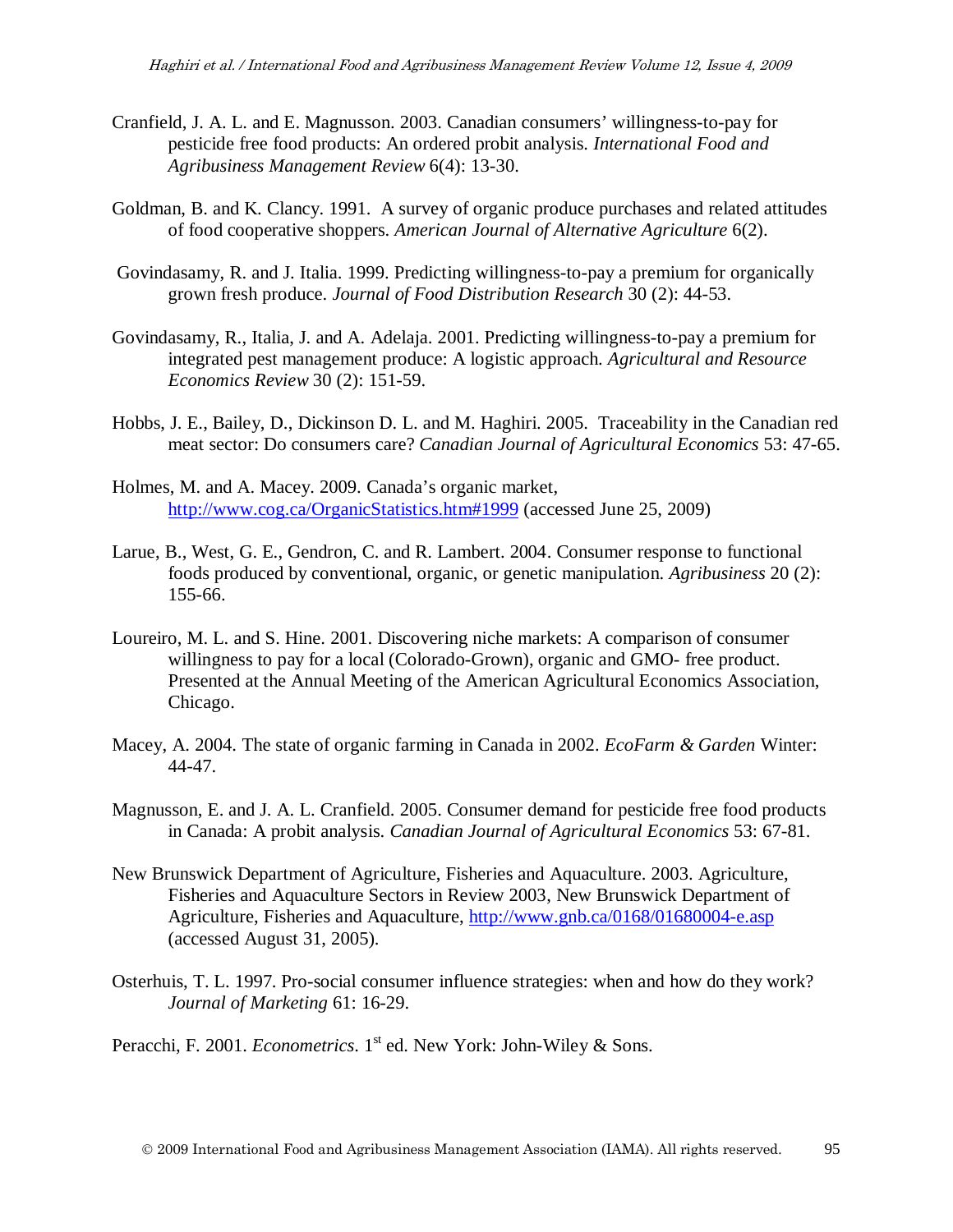- Steenkamp, J. B. E. M. and H. C. M. van Trijp. 1996. Quality guidance: a consumer-based approach to food quality improvements using partial least squares. *European Review of Agricultural Economics* 23: 195-215.
- Underhill, S. and E. Figueroa. 1996. Consumer preferences for non-conventional grown produce. *Journal of Food Distribution Research* 27(2).
- United States Department of Agriculture. 2009. Annual report, <http://www.ers.usda.gov/Data/Organic/> (accessed June 25, 2009)
- Verhoef, P. C. 2005. Explaining purchases of organic meat by Dutch consumers. *European Review of Agricultural Economics* 32(2): 245-67.
- Williams, P. R. D. and J. K. Hammitt. 2000. A comparison of organic and conventional fresh produce buyers in the Boston area. *Risk Analysis* 20: 735-46.
- Wooldridge, J. M. 2006. *Introductory Econometrics: A Modern Approach*. 3<sup>rd</sup> ed. Mason, Ohio: Thomson South-Western.
- Yiridoe, E. K., Bonti-Ankomah, S. and R. C. Martin. 2005. Comparison of consumer perceptions and preference toward organic versus conventionally-produced foods: A review and update of the literature. *Renewable Agriculture and Food Systems* 20(4): 193-205.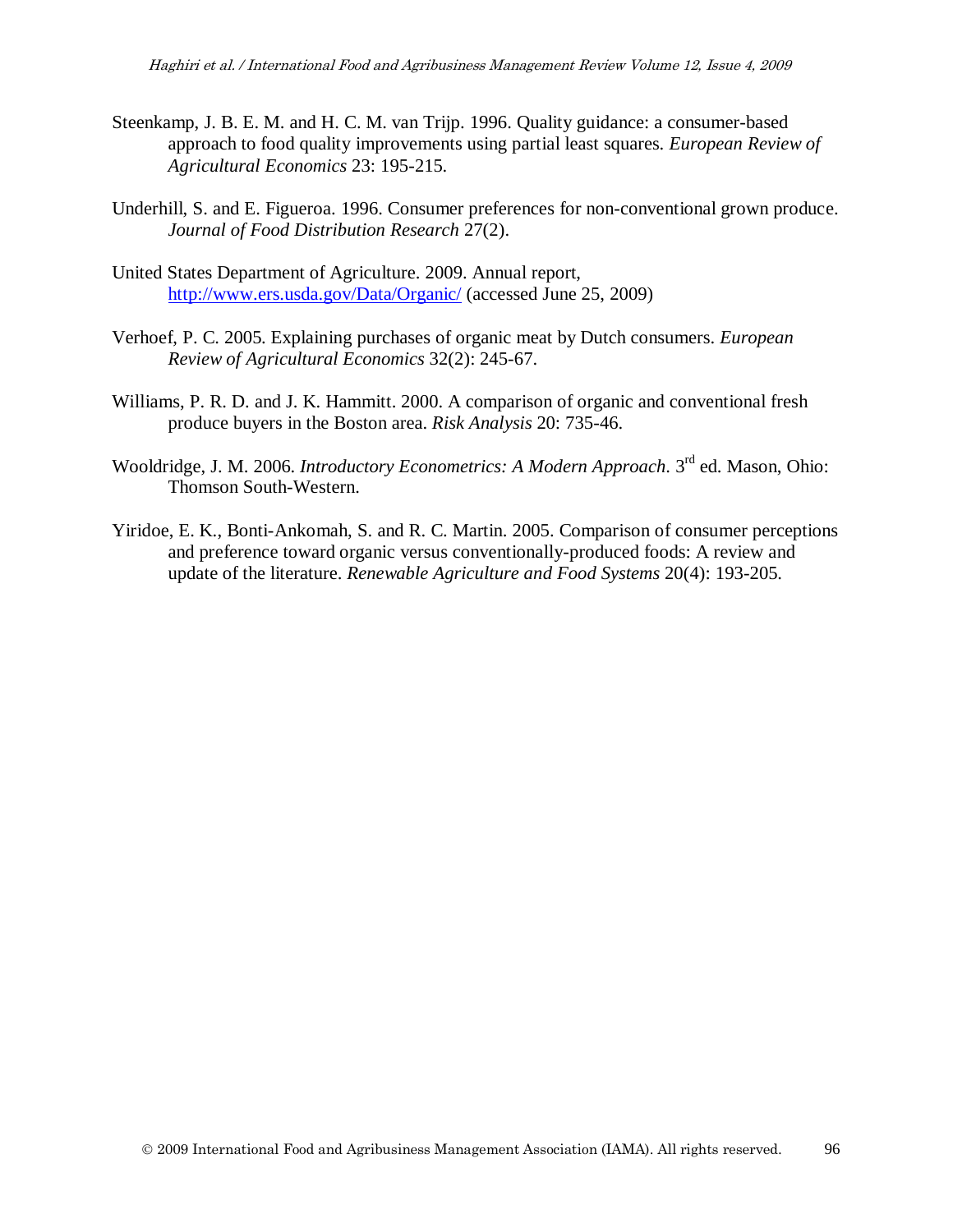# **Appendix 1.**

| Variable name     | <b>Table 1.</b> Variable descriptions for regression analysis<br><b>Description</b>                                                                    | <b>Expected sign</b> |
|-------------------|--------------------------------------------------------------------------------------------------------------------------------------------------------|----------------------|
| <b>WTPORGFOOD</b> | 1 if the participant was willing to pay at least a 10 per cent<br>premium to purchase organically grown fresh fruit and<br>vegetables and 0 otherwise; |                      |
| <b>GEN</b>        | 1 if the individual is female and 0 otherwise;                                                                                                         | $^{+}$               |
| AGE1              | 1if the individual is between 36 to 50 years of age and 0<br>otherwise;                                                                                | $^{+}$               |
| AGE2              | 1 if the individual is between 51 to 65 years of age and 0<br>otherwise;                                                                               | $^{+}$               |
| AGE3              | 1 if the individual is over 65 years of age and 0 otherwise;                                                                                           | $^{+}$               |
| <b>MARIT1</b>     | 1 if the individual is married and 0 otherwise;                                                                                                        | $+?$                 |
| <b>MARIT2</b>     | 1 if the individual is divorced and 0 otherwise;                                                                                                       | $+?$                 |
| <b>NCH</b>        | 1 if one or more children under the age of 17 reside in the<br>household and 0 otherwise;                                                              | $+?$                 |
| <b>NRESID</b>     | Family size                                                                                                                                            | $-?$                 |
| EDU1              | 1 if the completed level of education is some college<br>and 0 otherwise;                                                                              | $^{+}$               |
| EDU <sub>2</sub>  | 1 if the completed level of education is bachelors degree<br>and 0 otherwise;                                                                          | $^{+}$               |
| EDU3              | 1 if the completed level of education is post graduate<br>and 0 otherwise;                                                                             | $^{+}$               |
| EDU4              | 1 if the completed level of education is other and 0<br>otherwise;                                                                                     | $+?$                 |
| EMP1              | 1 if the individual is employed and 0 otherwise;                                                                                                       | $+?$                 |
| EMP2              | 1 if the individual is unemployed and 0 otherwise;                                                                                                     |                      |
| INC1              | 1 if the household income was less than \$29,999 and 0<br>otherwise;                                                                                   | $^{+}$               |
| INC <sub>2</sub>  | 1 if the household income was between \$30,000 to \$49,999<br>and 0 otherwise;                                                                         | $^{+}$               |
| INC <sub>3</sub>  | 1 if the household income was between \$50,000 to \$79,999<br>and 0 otherwise;                                                                         | $^{+}$               |
| <b>VISG</b>       | 1 if the individual visited many grocery stores in order to<br>purchase advertised specials and 0 otherwise;                                           |                      |
| VISFM             | 1 if the individual visited farmer's markets within the past<br>five years and 0 otherwise;                                                            | $\overline{?}$       |
| <b>PUROG</b>      | 1 if the individual usually (or always) purchase<br>organically grown fresh fruit and vegetables and 0<br>otherwise;                                   | $^{+}$               |
| <b>PURDUM</b>     | 1 if the participant was the primary food purchaser and 0<br>otherwise;                                                                                | $\overline{?}$       |

**Table 1.** Variable descriptions for regression analysis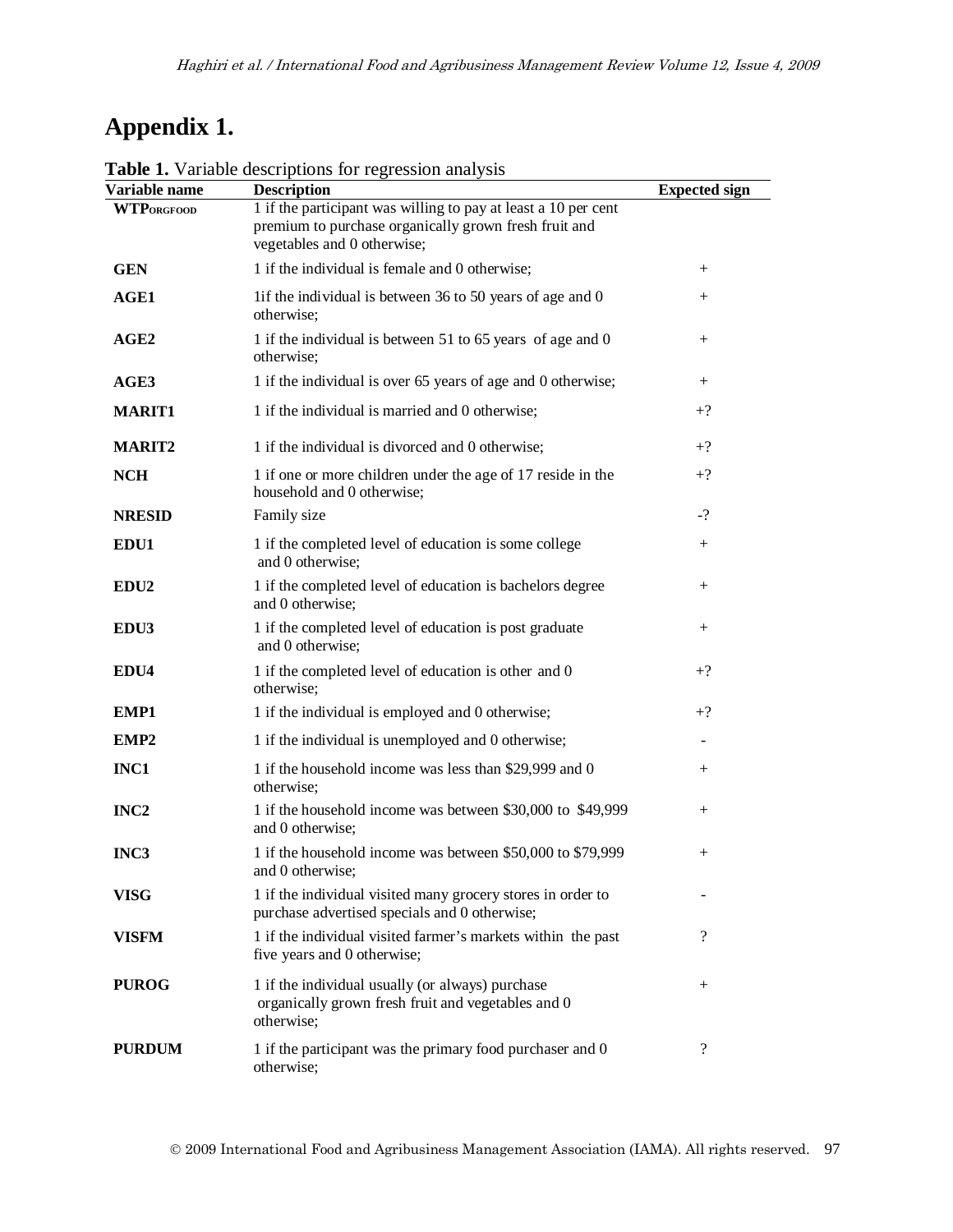| Variable name | <b>Description</b>                                                                                                                  | <b>Expected sign</b> |
|---------------|-------------------------------------------------------------------------------------------------------------------------------------|----------------------|
| <b>GROFV</b>  | 1 if the individual grew fruits and vegetables for self-<br>consumption at his/her house and 0 otherwise;                           | ?                    |
| <b>TRNEW</b>  | 1 if the individual classified himself/herself as among the<br>very first to try newly introduced food products and 0<br>otherwise; | $+$                  |
| <b>PSTHT</b>  | 1 if the participant believed that the use of synthetic<br>pesticide posed a very serious health risk and 0 otherwise;              | $+$                  |
| <b>PSTENV</b> | 1 if the participant believed that the use of pesticides<br>has negative effects on the environment and 0 otherwise;                | $+$                  |
| <b>IPM</b>    | 1 if the participant had knowledge of IPM prior to taking<br>the survey and 0 otherwise;                                            | $+$                  |
| <b>MEDTV</b>  | 1 if the participant seen/heard programs about organic food<br>products in the last six months on TV/radio and 0<br>otherwise;      | $^{+}$               |
| ARTI          | 1 if the participant read any articles/reports about organic<br>food products in the last six months and 0 otherwise;               | $^{+}$               |

*Table 1. Variable descriptions for regression analysis-Continued*

## **Appendix 2.**

Table 2. Summary statistics for the explanatory variables<sup>a</sup>

| <b>Variable Name</b>                                     | Frequency      | <b>Mean</b> | S.D.   |
|----------------------------------------------------------|----------------|-------------|--------|
| Gender                                                   |                |             |        |
| Female                                                   | 62             | 0.439       | 0.4980 |
| Male*                                                    | 79             | 0.561       | 0.4980 |
| Age                                                      |                |             |        |
| AGEO (less than 36 years of age) $*$                     | 60             | 0.426       | 0.4962 |
| AGE1 (36-50 years of age)                                | 42             | 0.298       | 0.4589 |
| AGE2 (51-65 years of age)                                | 27             | 0.191       | 0.3949 |
| AGE3 (over 65 years of age)                              | 12             | 0.085       | 0.2692 |
| <b>Marital Status</b>                                    |                |             |        |
| MARITO (singles)*                                        | 60             | 0.426       | 0.4962 |
| MARIT1 (married)                                         | 69             | 0.489       | 0.5017 |
| MARIT2 (divorce)                                         | 12             | 0.085       | 0.2692 |
| Children under 17 years of age residing in the household |                |             |        |
| Yes                                                      | 51             | 0.362       | 0.4822 |
| $No*$                                                    | 90             | 0.638       | 0.4822 |
| <b>Family Size</b>                                       |                |             |        |
| <b>NRESID</b>                                            | 141            | 2.773       | 1.4754 |
| Education                                                |                |             |        |
| EDU0 (high school) $*$                                   | 40             | 0.284       | 0.4524 |
| EDU1 (some college)                                      | 38             | 0.270       | 0.4453 |
| EDU2 (bachelors)                                         | 34             | 0.241       | 0.4293 |
| EDU3 (post-graduate)                                     | 22             | 0.156       | 0.3642 |
| EDU4 (other)                                             | $\overline{7}$ | 0.049       | 0.1856 |
| <b>Employment Status</b>                                 |                |             |        |
| EMP1 (employed)                                          | 102            | 0.723       | 0.4489 |
| EMP2 (unemployed)                                        | 18             | 0.128       | 0.3183 |
| EMP3 (retired)*                                          | 21             | 0.149       | 0.3573 |